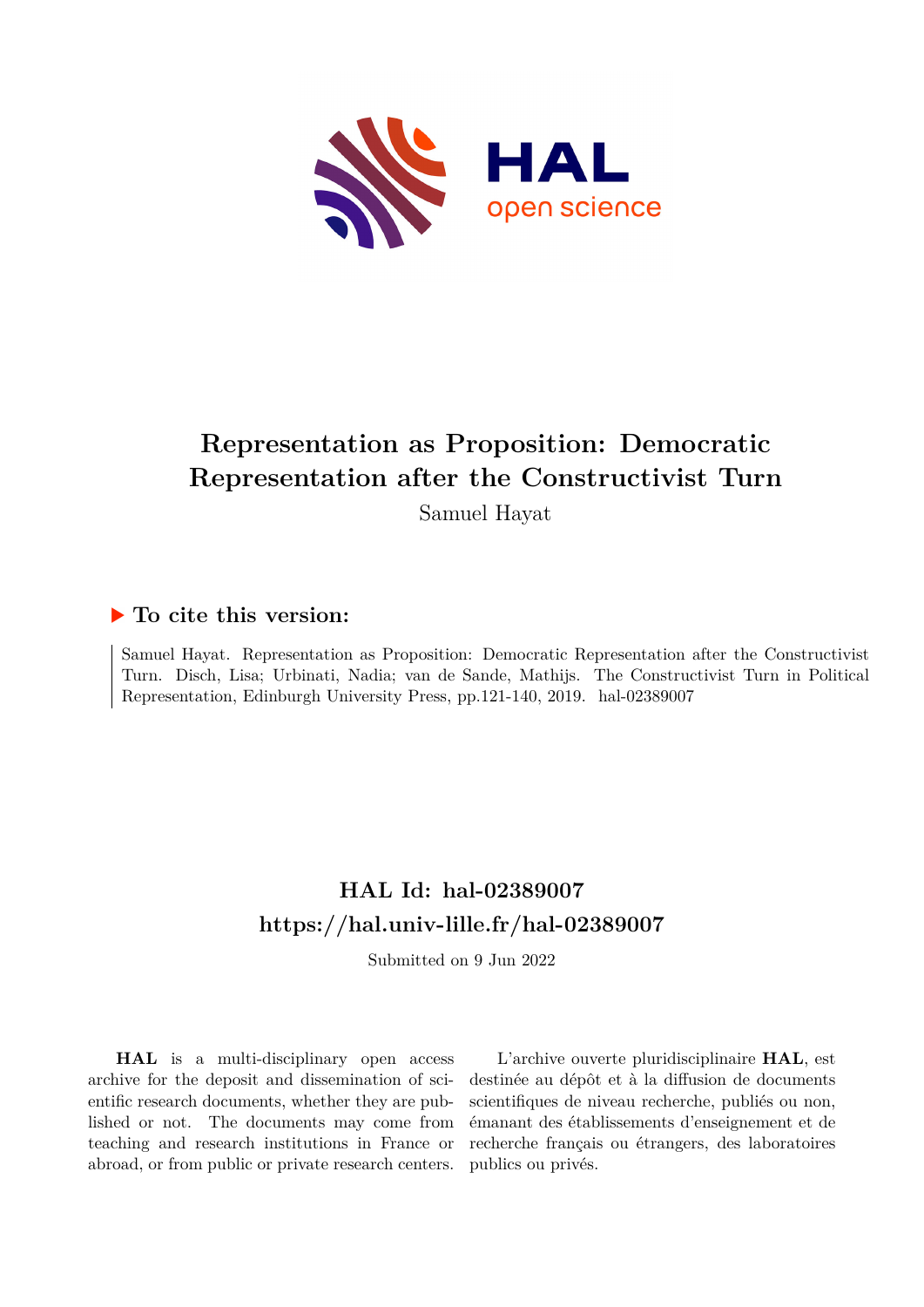### **Representation as Proposition: Democratic Representation after the Constructivist Turn**

Samuel Hayat, Centre National de la Recherche Scientifique

Published in Lisa Disch, Mathijs van de Sande et Nadia Urbinati (ed.), *The Constructivist Turn in Political Representation*, Edinburgh University Press, 2019, p. 121-140

Political representation, both as a concept and as a central feature of liberal democracies, is currently undergoing a major redefinition (Castiglione and Warren 2006; Urbinati and Warren 2008; Brito Vieira and Runciman 2008). The power of elected representatives diminishes as they now face competition from other authorities, including unelected spokespersons (Saward 2008; Montanaro 2012). With the development of global governance, power and legitimacy become more and more dispersed (Dryzek and Niemeyer 2008; Rosanvallon 2011). This does not extinguish the political relevance of representation, but it pluralizes its form and renders the concept harder to grasp with the traditional conceptual tools of political theory (Sintomer 2013). Among the different theoretical proposals, the constructivist framework of *representative claims* set by Michael Saward appears heuristic from a descriptive point of view, but it does not provide us with normative criteria to evaluate whether a given representative claim is democratic (Saward 2006, 2010). The aim of this article is to discuss some of the normative implications of the constructivist turn (Severs 2012; Mulieri 2013; Disch 2015). First, I will argue that the standard account of representation by Hanna Pitkin, but also by many of her critics, is based on a conception of representation as *composition*, which provides a strong democratic criterion to evaluate representation. Then I will distinguish between two idealtypical conceptions of representation compatible with constructivism: representation as *imposition*, developed most notably by Pierre Bourdieu, in which the represented get their social identities from their representative; and representation as *proposition*, in which the represented acquire in the process of representation both their identity and some agency to judge it – a view of representation that is at the core of pragmatic sociology. Finally, I will discuss possible criteria for representation as proposition and propose inclusiveness as a democratic criterion that can form the basis of an alternate ideal of representation, inclusive representation<sup>[1](#page-20-0)</sup>.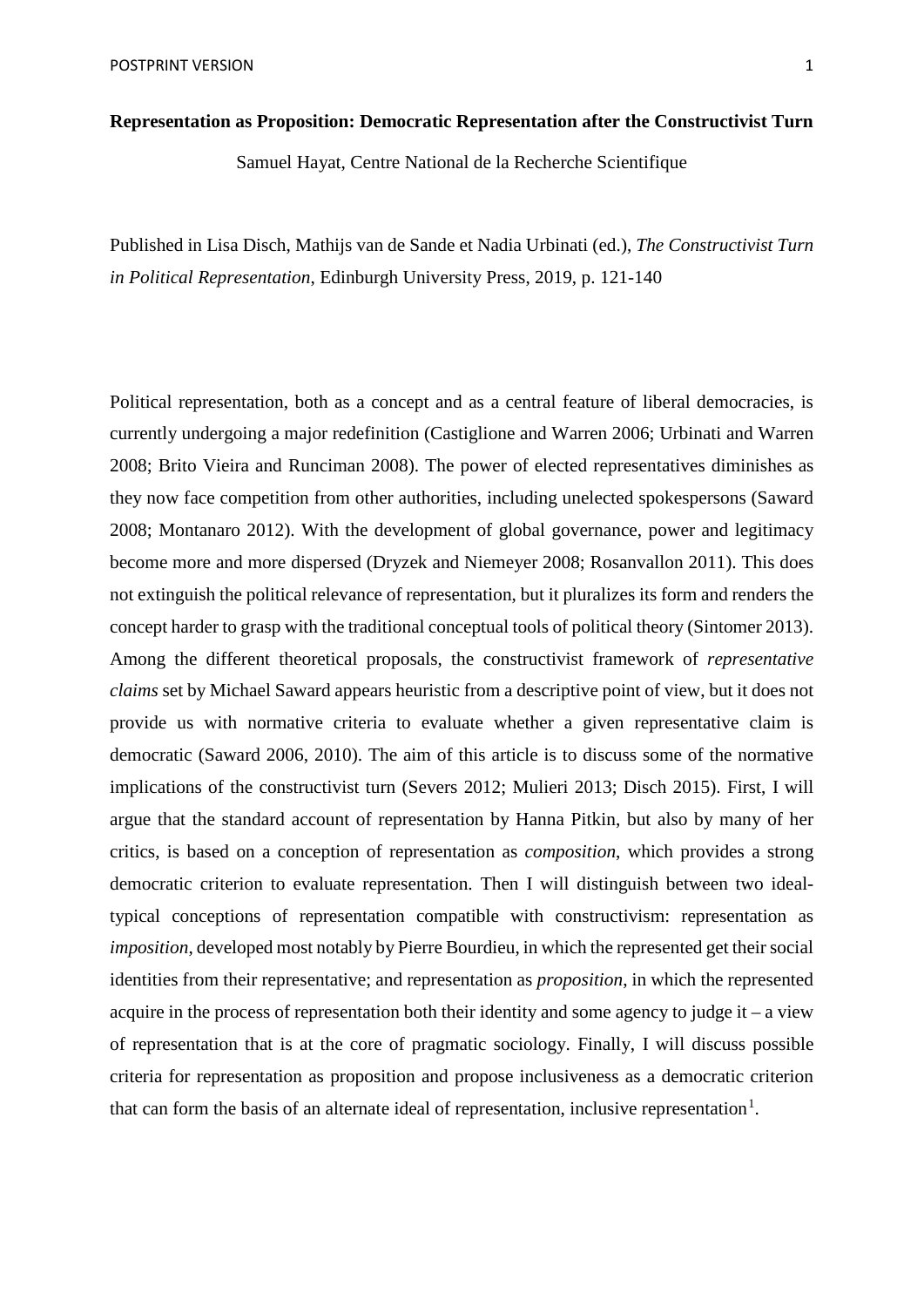#### **Why a constructivist turn?**

The idea of a constructivist turn in the theory of political representation is appealing. But what position are we turning from, and what are the reasons that make this turn desirable, both from a descriptive and from a normative point of view? The question is especially vivid if we consider that the theory of representation experienced not one, but two turns in the past decades: a representative turn in the theory of democracy and a constructivist turn in the theory of democratic representation. How are these two turns articulated and what are the potential contradictions between them?

#### *Representation as composition*

The representative turn in democratic theory, based on the idea that were was no contradiction between representation and democracy (Plotke 1997), could be said to occur in the wake of Hanna Pitkin's *The Concept of Representation* – in a way, it was her triumph. The same does not hold true for the constructivist turn, which is a departure from Pitkin's famous core definition of representation as "a making present again (…) the making present *in some sense* of something which is nevertheless *not* present literally or in fact" (Pitkin 1972: 8–9). This definition rests upon the idea that *something* (the people, a social group or an institution) exists before its representation and that the act of representation is a certain way of making this something present *again*. When applied to democratic government, it is based on the vastly shared principle that the origin of any legitimate government should in a way be found in the people themselves – and thus that there is something called the people, a body of citizens, that should lie behind the acts of the government and the decisions of legislatures<sup>[2](#page-21-0)</sup>. If one believes in national or in popular sovereignty, then any legitimate government or legislature should be a *composition* of elements that exist in the people or the nation, be it their social characteristics, their interests, their votes, their opinions or their wishes.

*Representation as composition* is not a concept of representation: it aggregates many different views of representation among which there may be real conceptual differences (such as those between descriptive and substantive representation, for example). It is, on the one hand, exemplified by the electoral procedure: the fact that a representative is elected by her constituents necessarily goes with the idea that this representative is legitimate because she is the expression of (and thus expresses) the will of the majority – although the represented are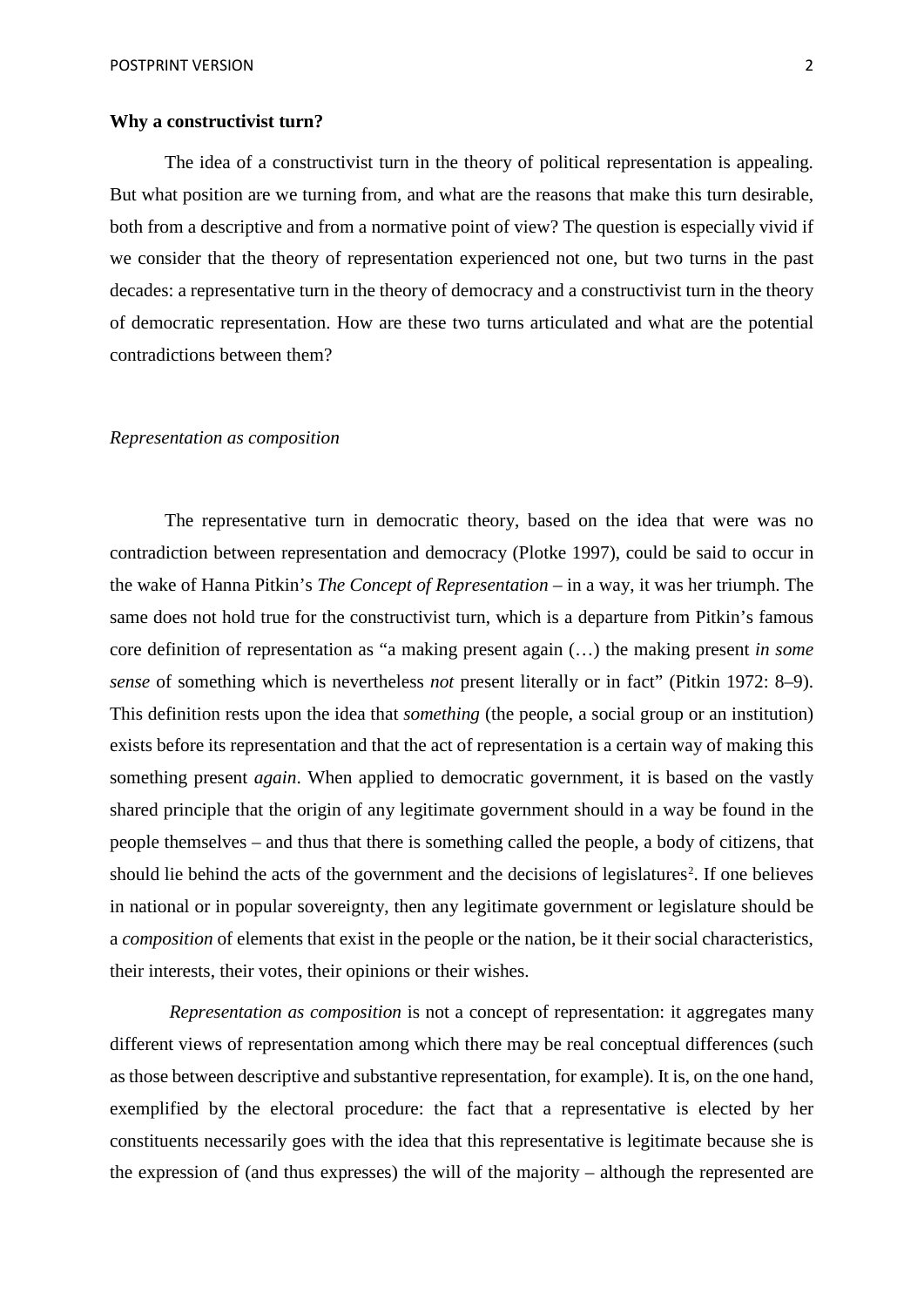not necessarily the voters themselves, as in Burke's virtual interest or Mansbridge's surrogate representation<sup>[3](#page-21-1)</sup>. Selection by lot is another variant of this category of representation despite having nothing in common procedurally with election, as the representative body is composed by a random selection of citizens along characteristics that are said to be representative (Dowlen 2008; Sintomer 2011). From both cases, we can construct, as an analytical tool or a Weberian ideal-type, this category of representation as composition to designate any concept, discourse or institution that relies on three elements: 1) there is a preexisting represented body; 2) there is a procedure to draw a representative body from this represented one; 3) the legitimacy of the representative is based on the fact that it is a composition of some characteristics of the represented, as selected by the procedure.

#### *The problems of composition*

The constructivist turn is an attempt to break with this core idea of representation as composition. There is an epistemological break, linked with structuralist theories of language and accounts of social constructivism, with the basic assumption that there are entities that exist and can be known prior to their representation (see Saussure 2013: 75-79; Berger and Luckman 1966). From these epistemological perspectives, representation as composition is based on what Iris Young, following Deleuze and Derrida, calls the "metaphysics of presence" (Young 2000, 126). In the political realm, this epistemological critique means that the problem of representation is not so much the relation between the represented and their representative (the focus of most theories of representation), but the competing processes that construct both the representative and the represented. The proliferation of regional and international organizations and the empowerment of NGOs multiply both the scenes of political discourse and the voices heard in those scenes (Kröger 2014). When global governance becomes more relevant than State-centered government as a pattern to describe the political system, representation as composition becomes less relevant: with governance, there are undoubtedly representative *claims*, but with no preexisting constituencies (Mulieri 2014: 169–89). The metaphysics of presence did not simply disappear; it remains very much in use, especially in the discourse of State political actors, but it is now in competition with a new constructivist narrative, both in the political realm and in academic analyses.

These epistemological and factual reasons for the critique of representation as composition also have political and normative implications: according to its more radical critics, the metaphysics of presence does not simply obfuscate the reality of representation, it is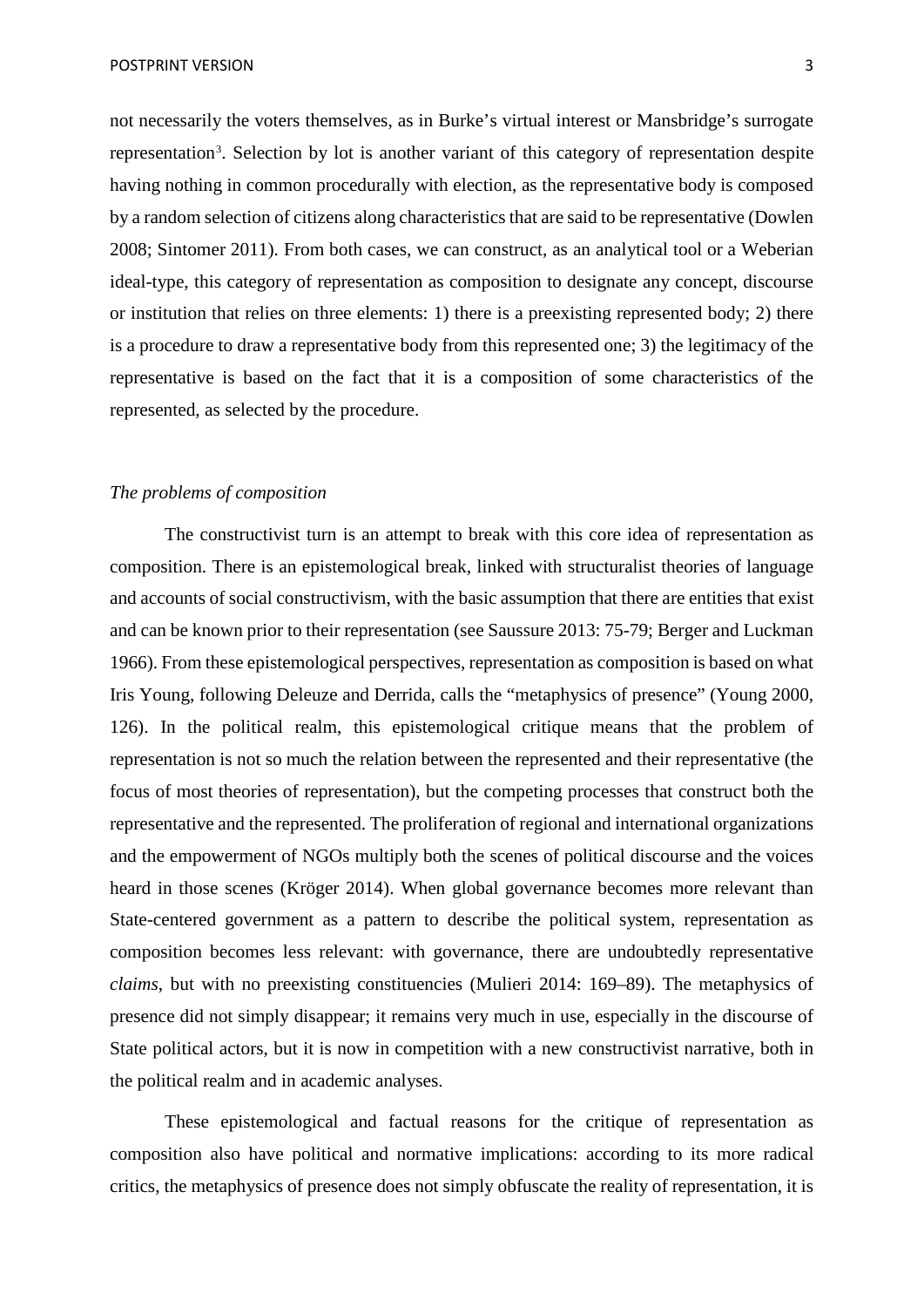POSTPRINT VERSION 4

also a tool for dominant classes and groups to ascribe their own actions to those who are subjected to them. Hence Pierre Bourdieu's critique of representation as "usurpatory ventriloquism, which consists in giving voice to those in whose name one is authorized to speak" (Bourdieu 1991a: 211): the metaphysics of presence allows governments to act and speak not only on behalf of the people, but as if they were the one and only legitimate voice the people have. Even more importantly, representation as composition suggests that if a social group is not represented, it means it does not exist as a group, at least not as a political subject. As such, theories of representation as composition generally fail to take into consideration two kinds of relations of power. On the one hand, they downplay the power aspect of the relation between the represented and the representative, by failing to take into account the fact that representatives can make their own interests and opinions pass for those of the represented. On the other hand, they do not take into consideration the relations of power between social groups and the subsequent erasure of dominated persons and groups in the very definition of the represented. The refutation of representation as composition can thus be justified in reference to a theory of domination, such as Bourdieu's sociology, that seeks to unveil power relations hidden behind democratic discourse, both between representatives and represented, and among the represented themselves.

The normative implications of this critique regarding a theory of democracy are unclear: how can we discuss the norms of a good and just democratic rule when the basic premise of democracy – the existence of the *demos* – is questioned? The constructivist approach to representation, convincing from a descriptive point of view, deprives us of the strong normative criterion given by all forms of representation as composition: a legitimate representative, from a democratic point of view, must to a certain extent be composed of elements derived from the preexisting entity that it represents. This criterion makes it possible to describe power relations that render some groups invisible or allow representatives to unjustly ascribe their actions to the represented as forms of unfair misrepresentation. This leaves us with two possibilities: we can either accept this discrepancy between the descriptive and the normative realm by saying that the democratic norm of representation as composition provides us with standards to judge actual representative processes, even though it is based on an erroneous description of these processes<sup>[4](#page-21-2)</sup>. Or we can take seriously the constructivist critique of representation as composition and try to frame a new democratic standard to judge representation, one that does not presuppose the existence of the people (and their opinions, interests, identities) prior to representation. I will try to follow the latter option, participating in the project of constructing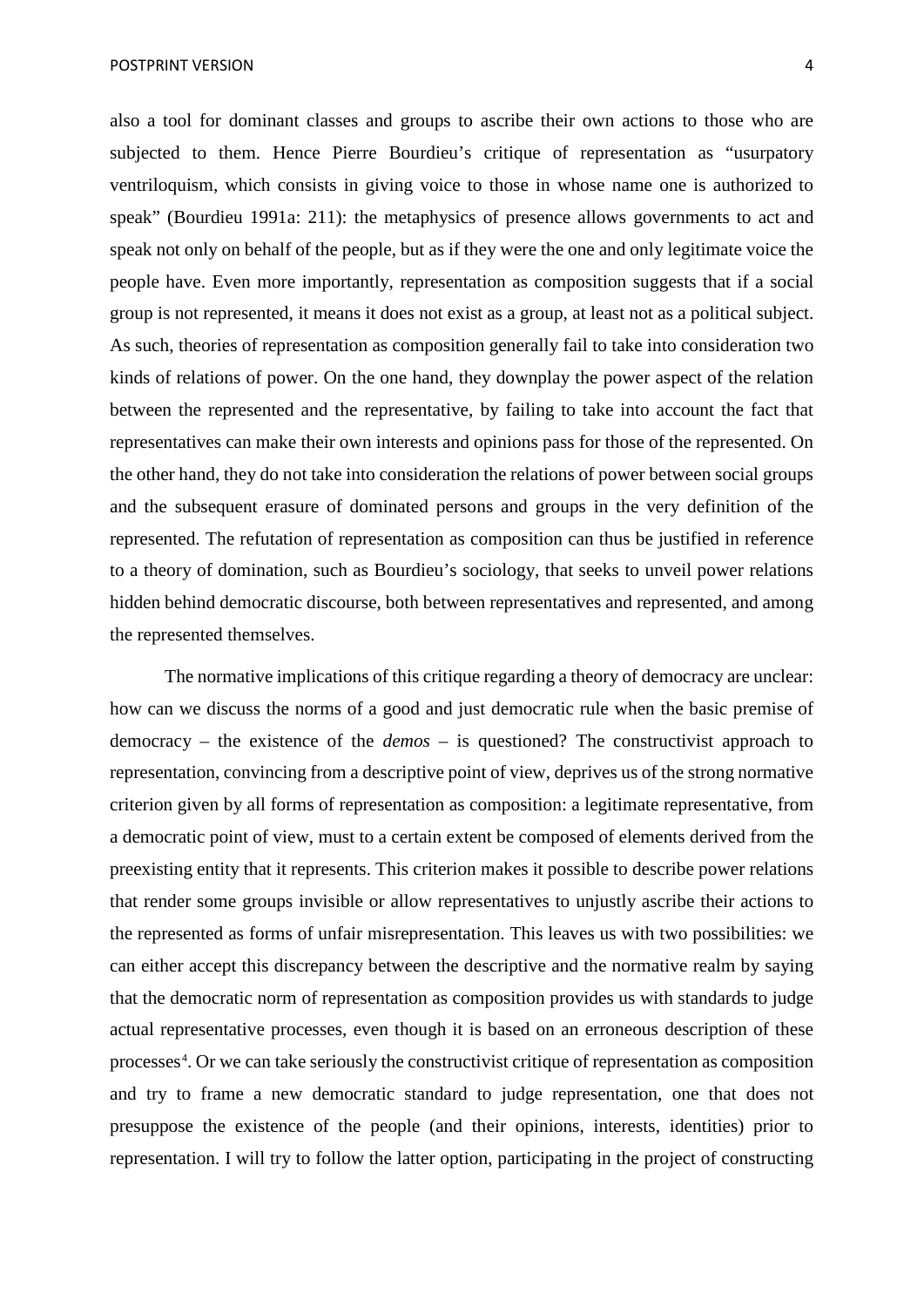"a normative criterion adapted to the "constructivist turn" in theories of representation" (Disch 2014: 25).

#### **Two conceptions of constructivist representation**

From a constructivist perspective, the represented is created through the activity of representation. It does not mean that the represented is given its material existence by representation; but representation creates the represented as a *subject*. Assessing the democratic potential of representation requires therefore defining the criteria for a democratic process of *subjectivation* – the process through which a subject is made. According to Michel Foucault, the creation of subjects is deeply linked with the question of power: "There are two meanings of the word "subject": subject to someone else by control and dependence; and tied to his own identity by a conscience or self-knowledge. Both meanings suggest a form of power which subjugates and makes subject to" (Foucault 1982: 781). This dichotomy between subjectivation as subjection and as conscientization is crucial to enrich our understanding of the constructivist turn and its normative implications. Indeed, as a process of subjectivation, representation implies power, and from a normative point of view any substantial form of *democratic* representation must guarantee some sort of power to the represented, including power over its representative (Christiano 1996). Thus the democratic potential of representation largely depends on the power relations allowed by the intertwined processes of subjection and conscientization.

#### *Representation as imposition*

Among all the different conceptions of representation that do not postulate the existence of the represented prior to representation, we can single out those that insist on the subjection aspect of the subjectivation process. Once again, these conceptions of representation are diverse; but we can construct an ideal-type, as an analytical tool, which stresses one aspect of these conceptions: the fact that they consider representation as the *imposition* of an identity on the represented. The famous chapters on representation in Hobbes's *Leviathan* contain elements that can be related to this idea of representation as imposition. For Hobbes, "A Multitude of men, are made *One* Person, when they are by one man, or one Person, Represented (…). For it is the *Unity* of the Representer, not the *Unity* of the Represented that maketh the Person *One*" (Hobbes 1909: 126). In the second part of the book, this definition justifies the *subjection* of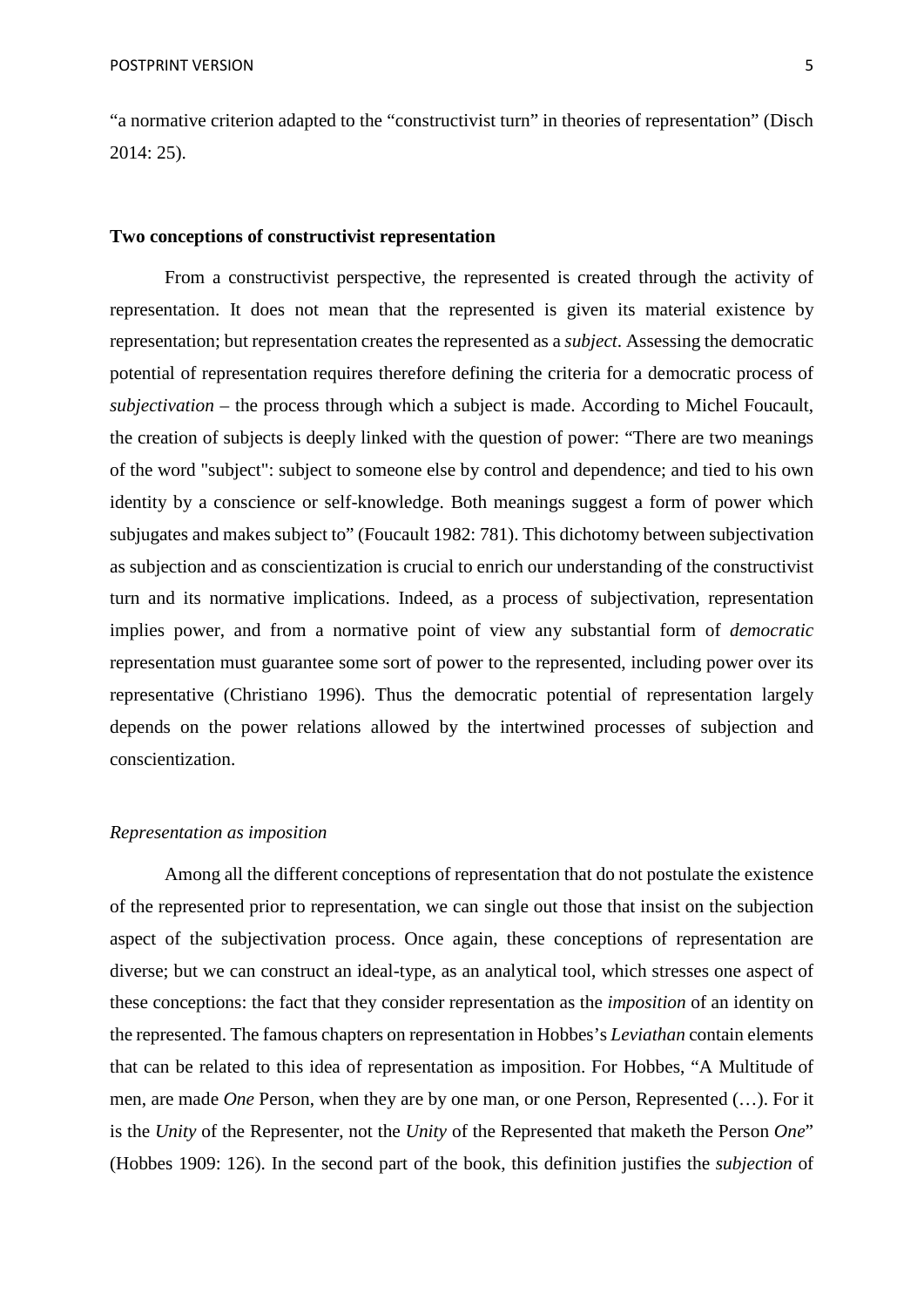the multitude: when the Commonwealth is generated by covenant, it is embodied by one person, "this Person is called SOVERAIGNE, and said to have *Soveraigne Power*; and everyone besides, his SUBJECT" (Hobbes 1909: 132). Men become subjects, that is members of a polity defined by a common law, through an act of representation.

Though archetypal, Hobbes's conception of representation is by no means isolated in the history of political thought. During the French Revolution, Sieyes defended a conception of representation as imposition to justify the power of the National Assembly (Pasquino 1998). Such a conception is also central in Carl Schmitt's critique of liberal parliamentarism (Kelly 2004) or in Frank Ankersmit's aesthetic theory of representation (Ankersmit 2002). In general, representation as imposition is an important feature of discourses that legitimize the construction of modern States: it can be used during constituent processes, as rhetoric against rebels or secessionists, for nationalist purposes – every time defenders of the State and its unity claim that citizens exist first and foremost as subjects.

However, representation as imposition does not function solely at the national level. It is also a feature of discourses that are made on behalf of more delimited subjects, such as social classes. In his theory of the political field, started in his 1979 book *La Distinction*, Bourdieu stated that social classes could become political subjects only when they were represented by professionals in the political field. Members of the working-class, in particular, "have no choice but to abdicate (*démission*) or hand over their power (*remise de soi*) to the party, a permanent organization which has to produce the representation of the continuity of the class" (Bourdieu 1991b: 173). A few years later, in a series of articles, Bourdieu radicalized the constructivist aspect of his theory, by conceptualizing representation as a "process of institution, ordinarily perceived and described as a process of delegation, in which the representative receives from the group the power of creating the group" (Bourdieu 1991c: 248). This is what Bourdieu calls the "mystery of the ministry": a representative exists only as much as she speaks on behalf of the group she represents, but she creates the group by doing so. It is no surprise then to see Bourdieu use an analogy with Saussure's linguistic theory to explain the process: in the case of dominated groups at least, "the act of symbolization by which the spokesperson is constituted (…) happens at the same time as the constituting of the group; the sign creates the thing signified, the signifier is identified with the thing signified, which would not exist without it, and which can be reduced to it. The signifier (…) has the power to call into visible existence, by mobilizing it, the group that it signifies." (Bourdieu 1991a: 206–7) In Bourdieu's theory, the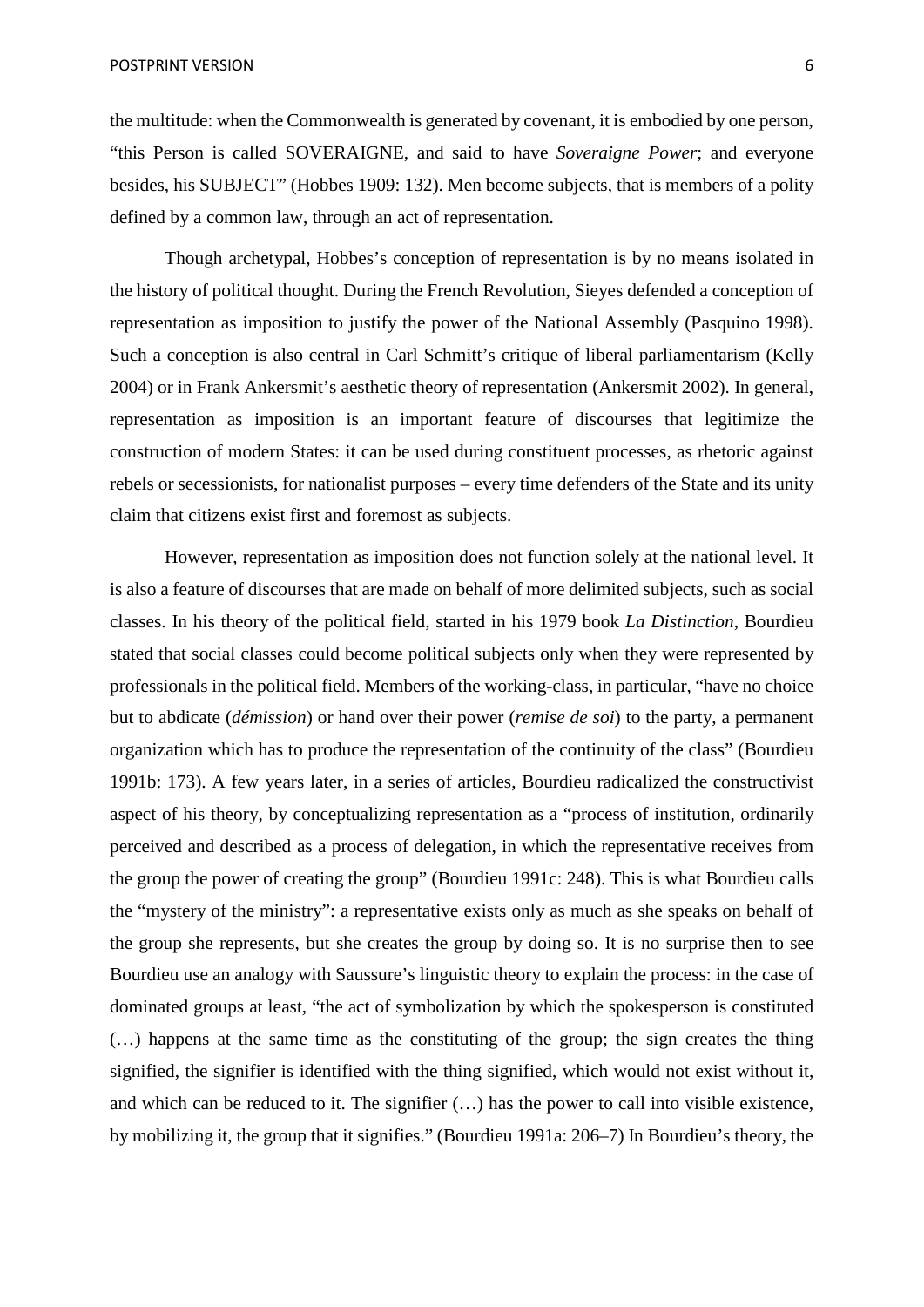process of subjectivation is entirely a process of subjection: representatives give to the represented their existence as subjects – they effectively *subject* them.

#### *Representation as proposition*

As a process of subjectivation, representation creates subjects, but what happens once these subjects exist? Either they simply obey and adhere to the identity that was imposed to them – the option privileged by approaches focusing on representation as imposition; or they develop a consciousness of their identity and formulate judgments about it. In the latter case, the reasoning is still constructivist: the represented are created by representation; but the conscientization at work in the process of subjectivation opens the space for some *agency* (Davies 1991; Ahearn 2001). As a result, representation appears here not as an *imposition* but as a *proposition*: by claiming to represent a group, the representative institutes this group – but its members can judge, criticize or even reject what is done and said in their name and the *representations* that are given of their identity. *Representation as proposition* can thus be constructed as an ideal type to describe theories and situations in which the focus is on the response of the represented to the process of representation.

This understanding of representation is at the core of Michael Saward's ambitious reframing which holds that representation is defined by a discursive activity of claim-making centered on different roles – and thus constructing the actors that play these roles in the process. But there are important differences with representation as imposition. The most important for our purpose is the role that Saward gives to what he calls the *audience*[5](#page-21-3) . Representative claims are only offers by the makers to the audience about a relation between an object and a subject: therefore "representation is an ongoing process of making and receiving, accepting and rejecting claims", in which "audiences are not simply passive recipients of claims – they make counterclaims about themselves as subjects, or about the subjects proffered to them by other claims" (Saward 2010:  $36-37$  $36-37$  $36-37$ )<sup>6</sup>. This is an important qualification to the constructivist conception of representation as imposition: there is an audience (not necessarily the represented) to any claim made by the maker (not necessarily the representative), and the success of a representative claim depends ultimately on the way it is received and judged by the audience. Representation is a "performance" and therefore "representative claims only work if audiences acknowledge them in some way, and are able to absorb, reject, accept, or otherwise engage with them. Processes of claim-making and consequent acceptance or rejection by audiences or parts of audiences produce representation" (Saward 2010: 66–67). Applied to the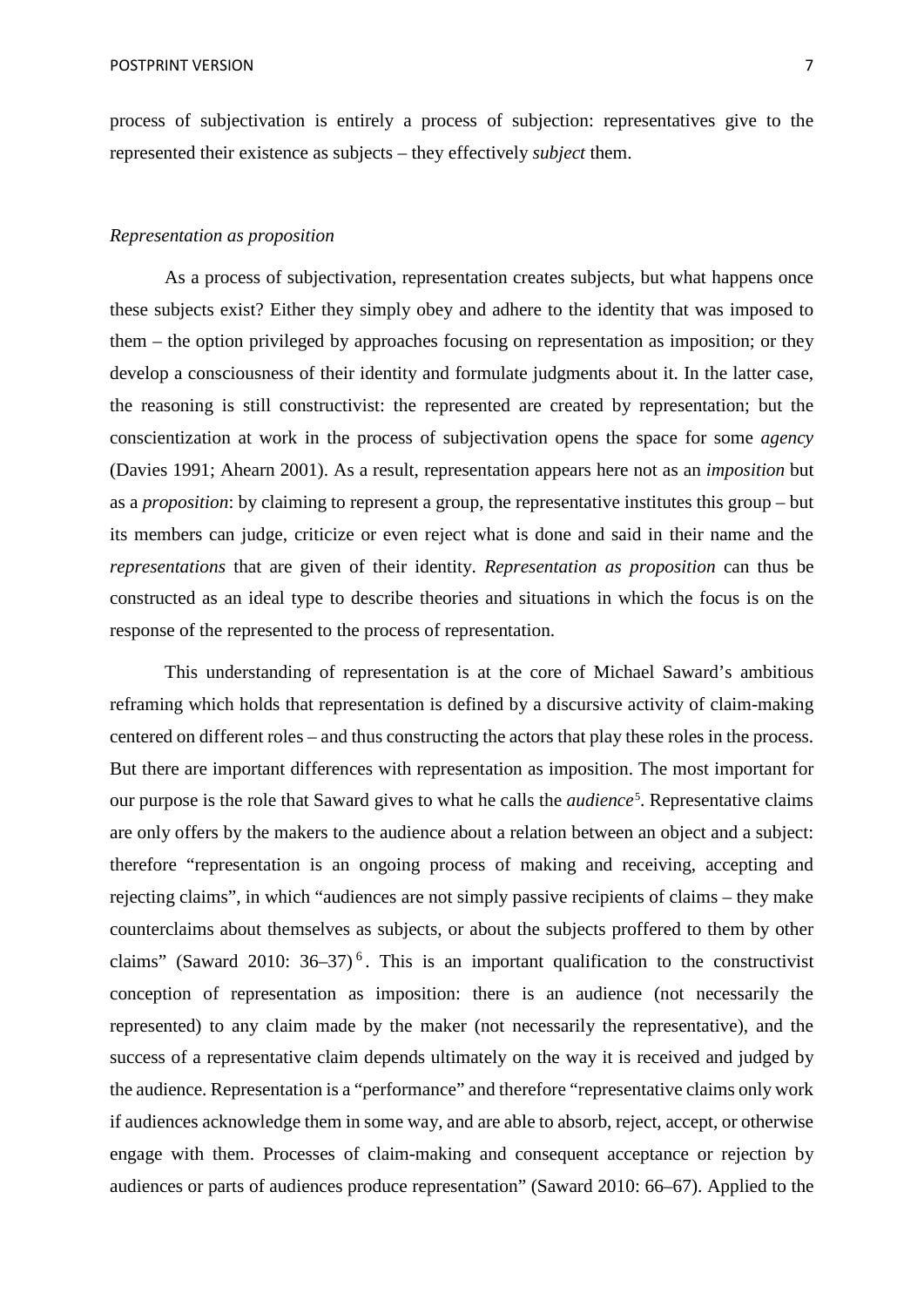POSTPRINT VERSION 8

problem of subjectivation, the conceptualization of representative claims helps to clarify the relation between subjection and conscientization: any representative claim creates both an object of representation (the identity of the represented) and a conscience, the audience, which judges if this object is adequate *and* if the subject (the representative) represents it adequately. The agency of the subjectivity created through the representative claim resides then in the capacity it has, as an audience, to accept or refuse claims made about itself as an object.

However, from an epistemological point of view, the problem remains to determine where the agency of the audience comes from. Indeed, if we intend to maintain that in democratic representation there is some sort of power of the represented (being both the object and the audience of the claim) over its representative (the subject and often the maker), then the ways through which the represented can gain some agency must be at the core of our normative reflection. There are important resources for exploring this question in a French sociological school that has not figured into debates over the constructivist turn, which have taken their normative moorings largely from deliberative democracy. This is pragmatic sociology, or sociology of tests (*sociologie des épreuves*), which develops the notion of "test" to make it possible for social scientists to confront contradictory representations of reality without resorting either to naturalism to affirm certain representations as truer, or to pure relativism, to concede that constructions taken as reality are merely the result of relations of power (Lemieux 2013). A test is "any situation in which actors experience the vulnerability of the social order, for the very reason that they feel a doubt about what reality is" (Lemieux 2013: 174). On this account, constructivism is no longer a rarefied position reserved for the social scientist; it is a common experience to have doubts about the representations of reality, and the testing of those doubts (leading to their reinforcement or their elimination) is the way each one of us constructs social reality. This is not a relativist position. Following Michel Callon and Bruno Latour's anthropology of sciences and techniques, pragmatic sociologists assert that "the world offers humans resistances and practical refutations to the definitions of reality they can adopt (...). Some realities turn out to be more "real" than others, meaning that they resist better to the different tests they are submitted to" (Barthe et al. 2014: 199). As Luc Boltanski, one of the founders of this strand of pragmatic sociology, puts it, one has to distinguish between reality, which is always socially constructed, and the world, defined as everything that happens: the discrepancies between the two explain why reality always needs testing, but also why not all realities are as robust – since there is indeed a world out there (Boltanski 2011: 57).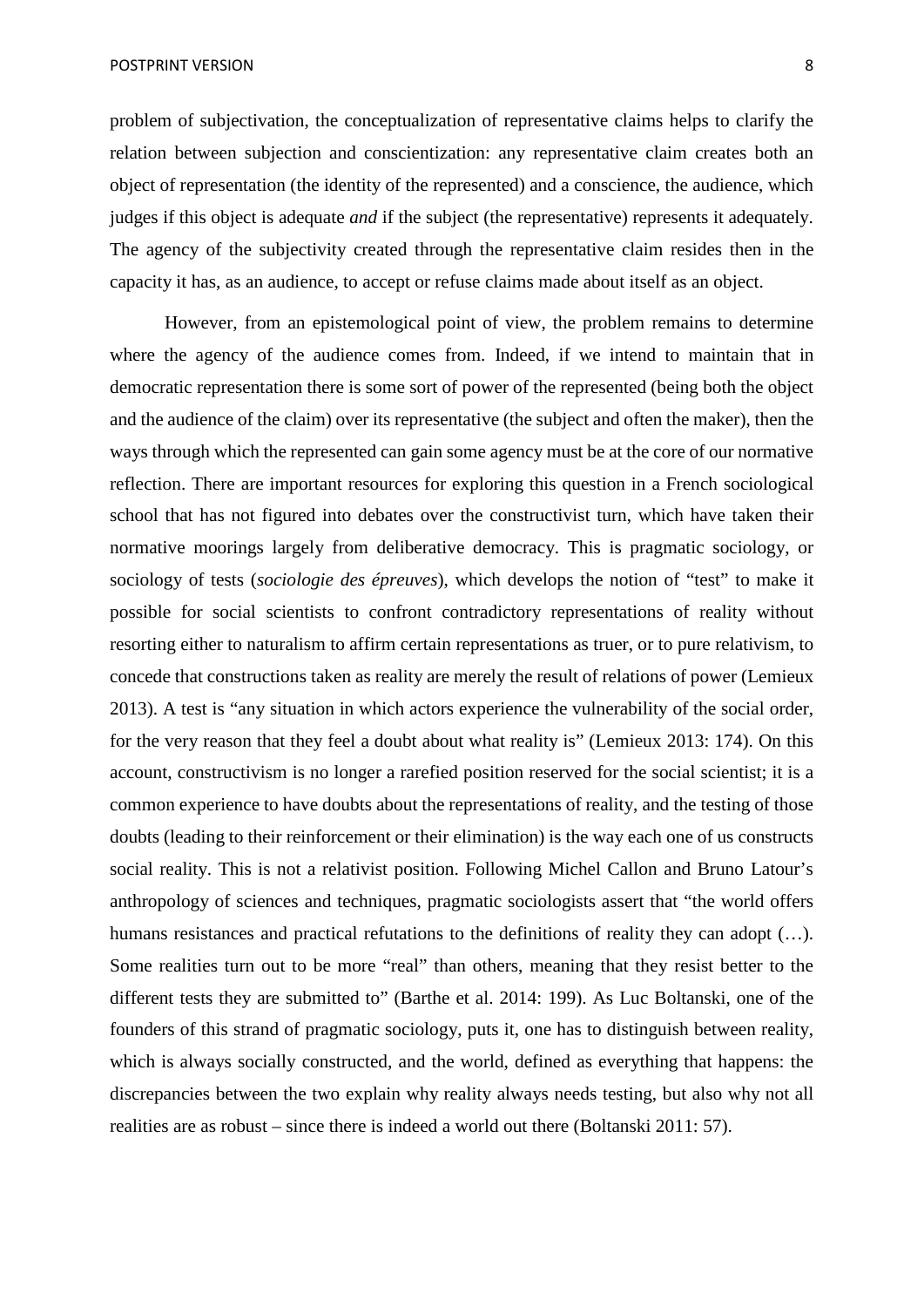The representations that constitute social reality, including the social identities of the represented, are always put to the test, because no representation can exhaust the possible representations of the represented. Any representative claim is vulnerable to doubt, judgment, critique, not because the represented preexists its representation but because as a social construction it is always simpler than the entirety of the parts of the world it is related to. Conscious subjects that are created by representative claims can always recombine parts or use some other parts, coming from different experiences of the social world, to judge claims, i.e. to make these claims succeed or fail. With representation as proposition, understood in the pragmatic sense of the sociology of tests, power does not only flow from the representative to the represented: there is a constant circulation – and this circulation of power, inherent to the tests of representative claims, is what makes both subjection and conscientization possible<sup>[7](#page-21-5)</sup>.

An example of this process can be found in the history of the working-class movement. Workers constituted one of the first social groups to be the object of competing representative claims on a national and international scale. In France, after the revolution of 1848, the Provisional Government created an official representation of Parisian workers, the *Commission de gouvernement pour les travailleurs*, known as the Luxembourg Commission (Hayat 2014). The purpose of the government was to prevent popular unrest by making workers discuss a social reform to be presented to the Constituent Assembly after its election, instead of demonstrating in the streets. In Saward's terms, the government (maker) claimed in front of Parisian workers (audience) that the Luxembourg Commission (subject) represented them as a peacefully deliberating class (object), an image of actual workers (referent). By doing so, the government gave an official and unified voice to workers, something that organized workers were asking for since 1830 (Sewell 1980). But contrary to what the government intended, the elected members of the Luxembourg Commission did not settle for a peaceful deliberation. During the first session, they refused to sit if their demands were not satisfied, leading to the enactment of the first social legislation in modern France. Then they proceeded to establish themselves as a labour court by solving conflicts in the workplaces and they fostered the development of workers' associations and socialist experiments. Finally, after the Commission was dissolved, former delegates constituted the core of new endeavours to build a unified working-class movement, from the *Société des Corporations réunies* in June 1848 to the Parisian section of the First International in the 1860s. So the representative claim made by the 1848 French Provisional Government succeeded in creating a unified representation of Parisian workers. But members of the representative body used other elements present in actual workers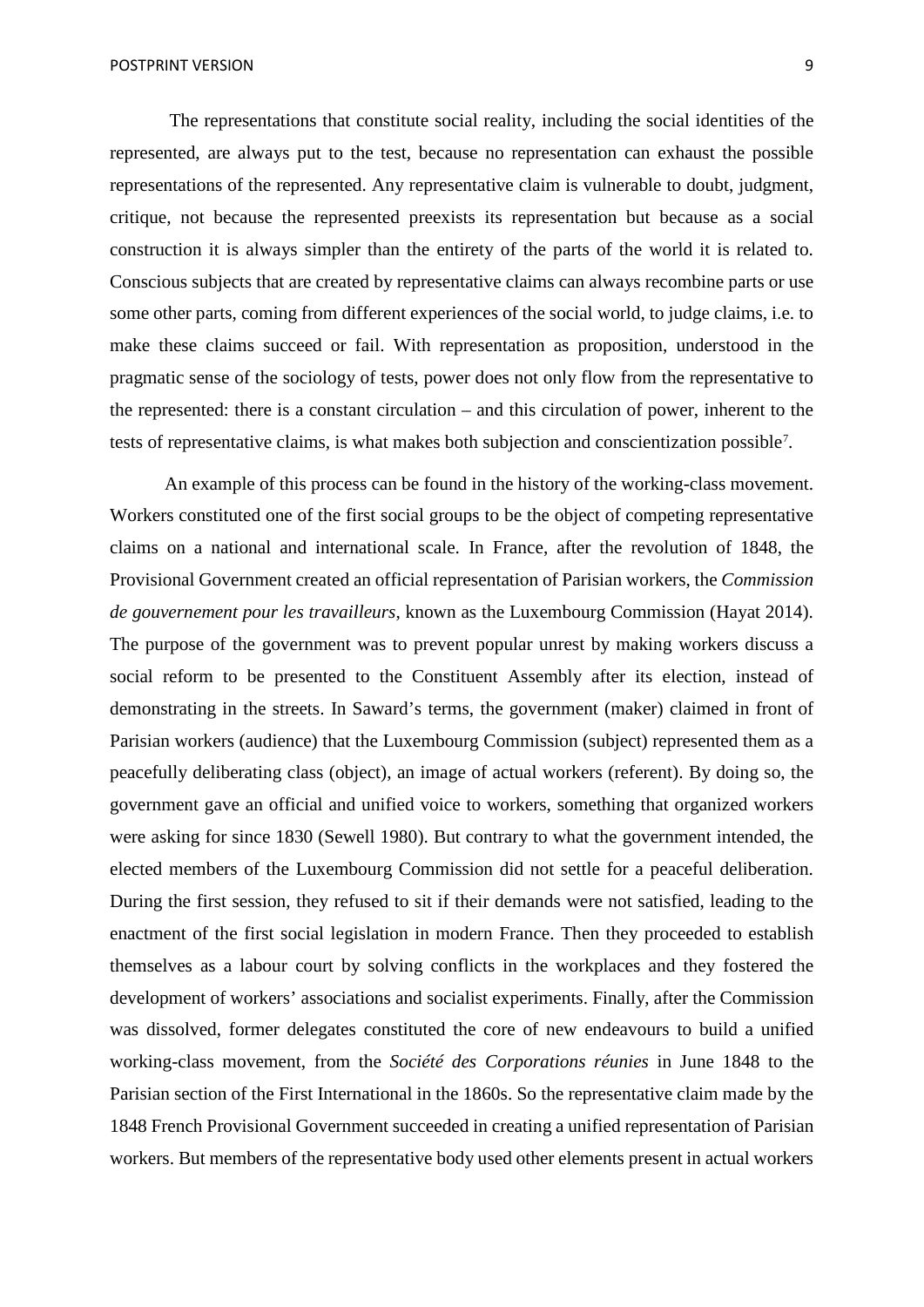(the referent, in Saward's terms), such as their corporative tradition or their former projects to constitute an emancipatory association, to enact another representation of these same workers.

This example illustrates the analytic distinction between imposition and proposition, as two ideal-types of constructivist understandings of representation that stand very differently on the question of power. In representation as imposition, the represented is purely subjected to their representatives. Thus, even when potential representatives have to compete for the capacity to impose their representations of the represented, they only compete against each other. As a process of subjectivation, representation as imposition can sometimes lead to the emergence and the recognition of subjects that were previously invisible and thus contribute to the transformation of power relations in society in a more egalitarian way and even to the development of some agency for the represented. But as a process of subjection, it does not favor the conscientization of the represented and strictly limits the progress of their agency, especially regarding the relation with their representatives. A theory of representation as imposition is then necessarily a theory of domination and obedience. Whereas it may be an important tool of critique, because it effectively indicts democratic representation as a contradiction in terms, it is of no help in laying the foundations for normative judgments regarding when acts of representation are more or less democratic. With representation as proposition, on the contrary, representation is possible only through a process of testing (and thus judgment, doubt, and eventually rejection or acceptation) of representative claims by audiences created through the activity of claim-making itself. These tests open up the possibility, for the represented, as objects, to acquire an existence and thus transform power relations in society, but also, as parts of the possible audience for claims that concern them, to gain agency in the relation of representation itself. The purpose of a constructivist theory of democratic representation is to delineate the ways to maximize such an agency and the desirable forms it should take.

#### **Inclusiveness as a democratic norm for constructivist representation**

As long as democratic representation is understood as a proposition, constructivist theorists of representation do not have to give up on the possibility of normatively assessing which acts of representation are more or less democratic. While the constructivist turn questions the validity of norms that depend on the preexistence of the represented (such as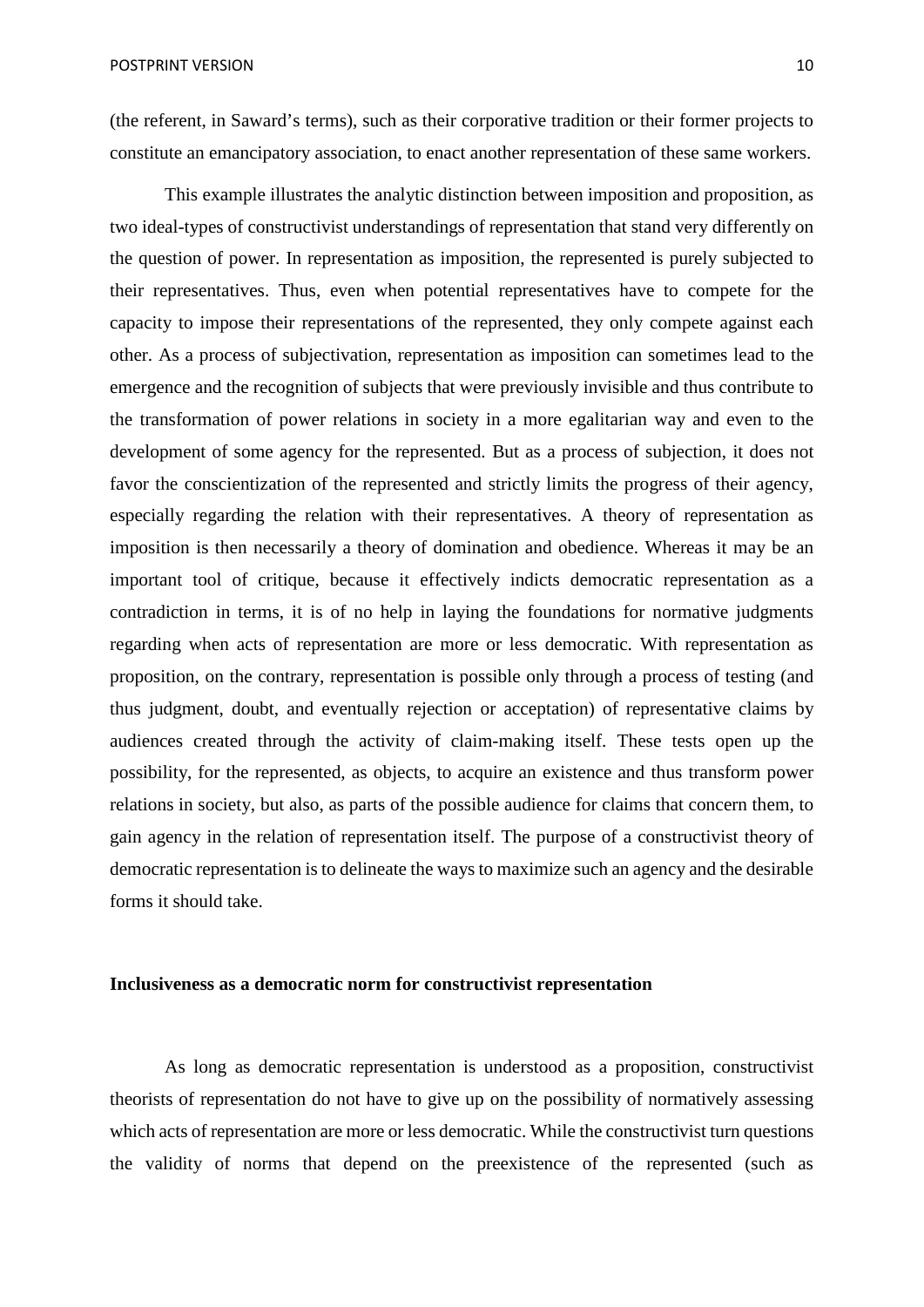responsiveness), it opens new avenues for normative investigation. At the core of these rests the simple idea that representation is democratic if the represented gains some agency in the process of subjectivation that constitutes it as a subject. To be democratic, this agency should find its expression in two sets of activities. On the one hand, it should empower the subject to act and to be recognized in the broader society, especially when the subject constructed by the representative claim is composed of subaltern and dominated persons and groups<sup>[8](#page-21-6)</sup>. On the other hand, the agency acquired by the represented should lead to a constant activity of *testing* representative claims in the pragmatic sense – this is the distinctive democratic trait of representation as proposition. In the wake of the representative turn of the theory of democracy, it is of paramount importance that the represented *gain* and not only retain some agency in the process; otherwise representative democracy would only be a "second best" or a "defective substitute" for direct democracy (Brennan and Hamlin 1999: 111; Urbinati 2006: 4; Mansbridge 2003: 515). Pending a proper constructivist theory of democratic representation, I will just offer two reflections about the possible criteria of good representation in such a theory.

#### *Against congruence*

The mere acceptance of representative claims by the represented – what David Runciman calls the "non-objection criterion" (Runciman 2007) – does not constitute in itself the proof that this claim is satisfying from a democratic point of view (Severs 2010). As Pitkin herself argued in discussing the *Addressat* theory, according to which an audience is necessary to representation and "the existence of representation is to be measured by the state of mind, the condition of satisfaction or belief, of certain people, be they the represented of the audience", such theories transform representation into "a kind of activity to foster belief, loyalty, satisfaction with their leaders, among the people" – as she noticed provocatively, "at the extreme, this point of view becomes the fascist theory of representation" (Pitkin 1972: 106– 7). When a representative claim passes the test of reality and is accepted by the constituency it creates, while there is undoubtedly representation, there is no way to know if it is *democratic* representation, i.e. if the success of the claim is the expression of the agency of the represented and not of the coercive power of the claim-maker. The discrepancy between the world and reality, the gap between the referent and the object, the vulnerability of the social order, all these signs that a test is actually happening *and that the represented is the tester* must be evident and palpable – even though in the end representative claims can pass the test and be accepted.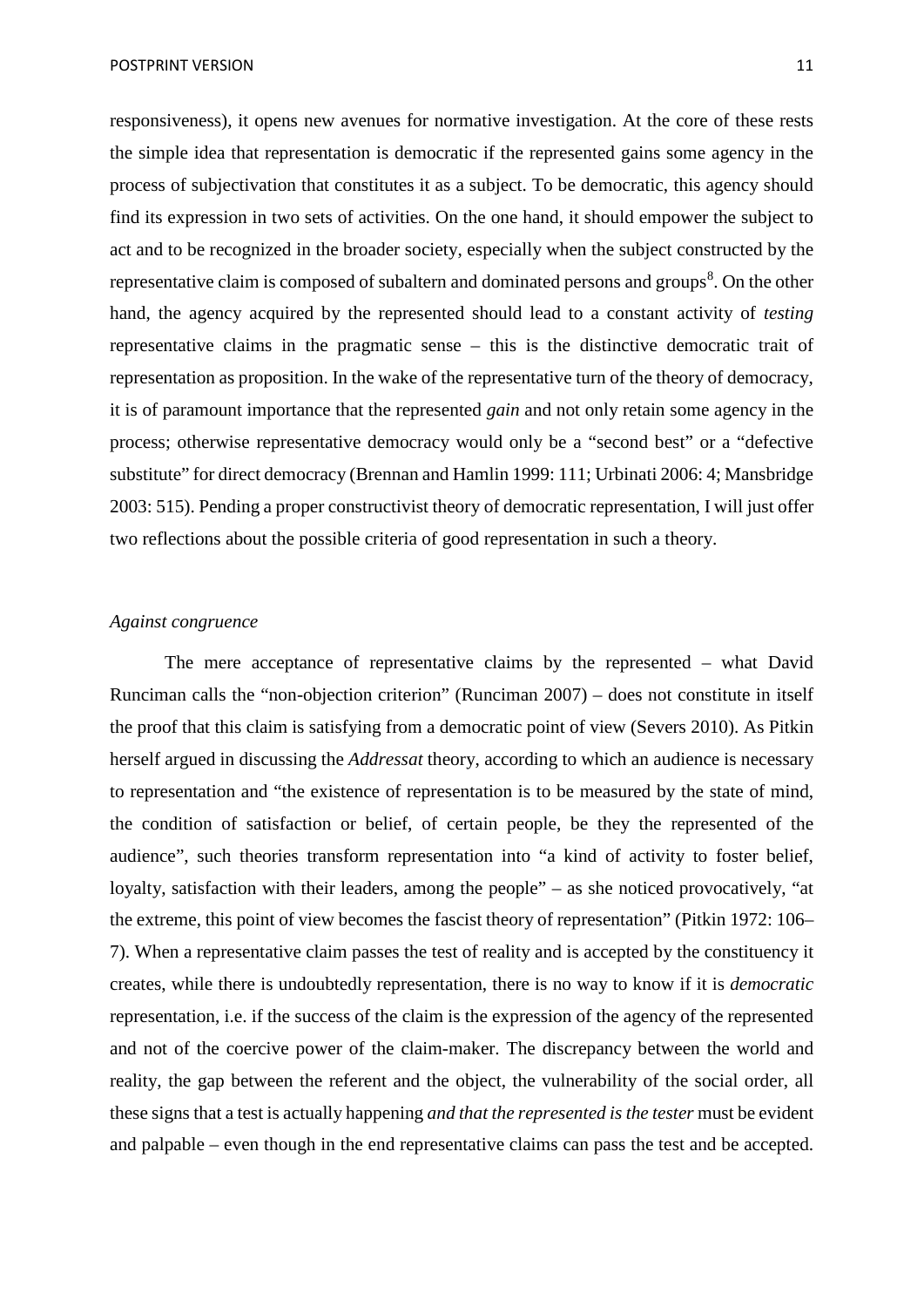For this reason, any form of undisputed congruence or accord between the representative and the represented should cast doubt on the democratic aspect of the relation of representation.

Luc Boltanski has argued that disputation should emerge by virtue of the role that institutions play in the constitution of social reality, which he describes as giving rise the "hermeneutic contradiction" (Boltanski 2011: 86). In order to avoid a permanent state of doubt, we rely on institutions to state "the whatness of what is" (*ce qu'il en est de ce qui est*), that is to confer some robustness and stability to our social reality. But because institutions are "bodiless beings" that exist only through their spokespersons, there is a discrepancy between reality and account that potentially gives rise to a perpetual suspicion regarding "whether the spokespersons who enable the institution to express itself clearly convey the will of this bodiless being or, under the guise of lending it their voice, simply impose their own will." In light of this discrepancy and the "hermeneutic contradiction" to which it gives rise, representatives should perpetually face suspicion—barring a coercive power that prevents the expression of public doubt. Its absence indicates that institutions do not work properly.

Suspicion should be even more frequent in the case of elected officials because they are doubly representative: they claim to represent the institution they are part of *and* to represent the constituency that elected them. They may betray not only institutions, but the persons who gave them the right to speak on behalf of those institutions in the first place. Representatives then face the choice between embodying the unity of the institution before their constituency – and thus betraying its inherent multiplicity – and trying to give way to this multiplicity and thus failing at accomplishing the role of unification inherent to the institution. Bruno Latour calls this dialectics between unity and multiplicity the "circle of representation" or the "political circle", which is essentially a circle of mutual betrayal: "She who talks in the name of all must necessarily betray those she represents, otherwise she will fail to obtain the transformation of the multitude into a unit; in turn, those who obey must necessarily transform the order received, otherwise they will simply keep repeating it without implementing it" (Latour 2003: 151)<sup>[9](#page-21-7)</sup>. Perfect representation, i.e. maximal congruence between the representative and her constituents, goes along with perfect obedience. A democratic conception of representation requires on the contrary a continuous public attention to the multiple and ever-renewing discrepancies between institutions, elected officials and the people. Hence the relevance of approaches of representation that value the role of public judgment and surveillance and that underline the need for representatives to be under permanent scrutiny (Kateb 1981; Rosanvallon 2008; Urbinati 2014).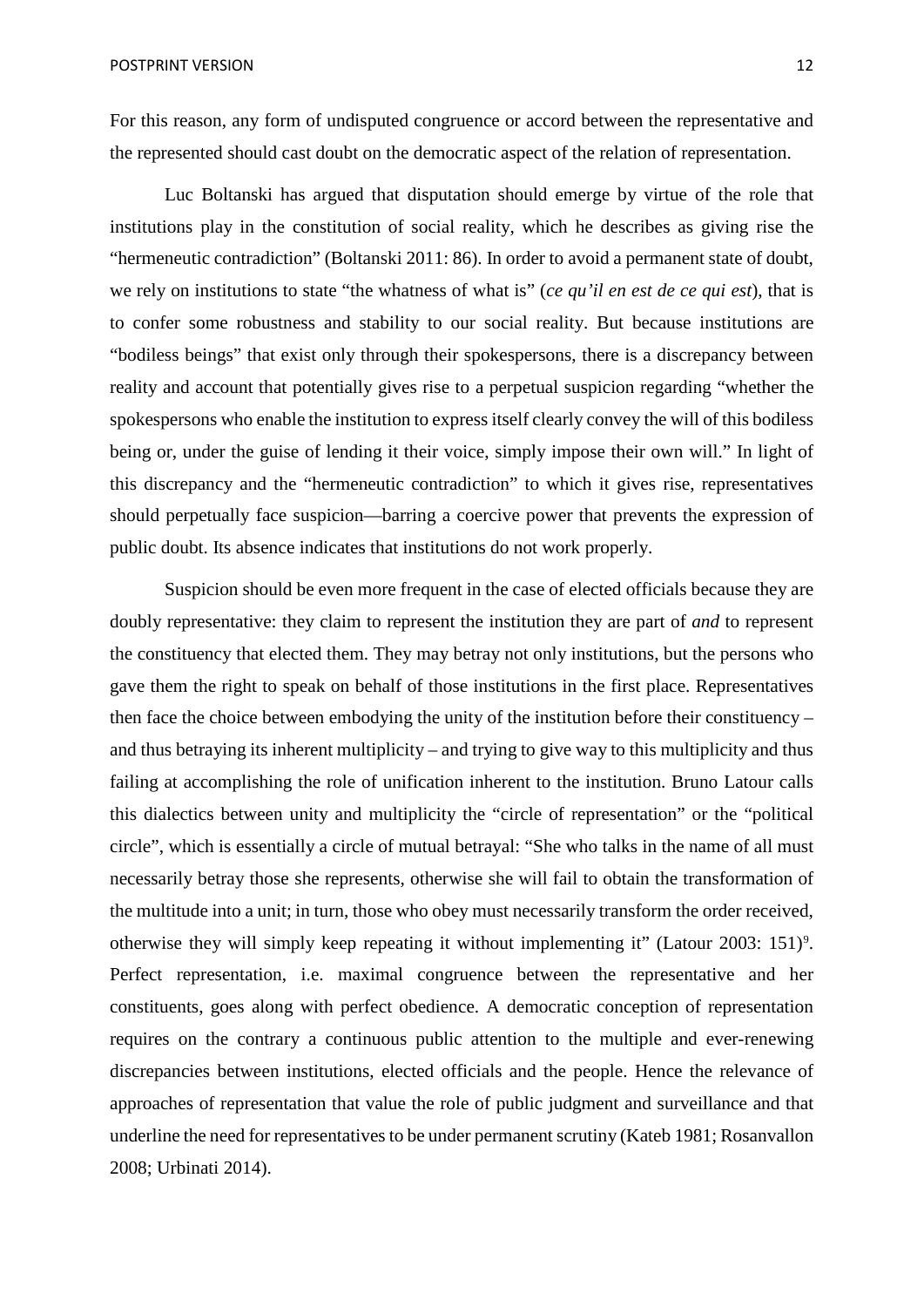On a constructivist account, which foregrounds the construction of subjects by means of claims that define the borders of both the representative and of the group to be represented, acts of representation should be the most prone to debate and contestation. This point has been dramatized by the history of social movements that claimed rights for dominated groups: these struggles always accompanied deep reconfigurations of the political subject constructed through these claims and generated discussions and sometimes refusals of those claims (Laclau and Mouffe 2001). This is particularly clear in the history of feminism: the borders (external and internal) of "women" as a political subject were constantly questioned as the movement gained momentum<sup>[10](#page-21-8)</sup>. In the United States, from the beginning of the 1970's, some feminist movements contested whether rich women could speak on behalf of the poor, white women on behalf of black women, straight women on behalf of lesbians. bell hooks argued that it was impossible to constitute the object of the claim of the early feminist movement (women as a whole) without making "the white American woman's experience (…) synonymous with the American woman's experience" (hooks 2015: 186). The erasure of the experience of black women could only be stopped through a major reconfiguration of women as a political subject. This reconfiguration did not mean a fragmentation – black feminism did not contradict the existence of a unified feminist movement – but a different way to construct this subject, integrating elements of the world that were considered irrelevant, paying attention to what would be called intersectionality, that is the plurality of sometimes contradictory effects of domination (Crenshaw 1991). The same kind of argument was at the core of the invention of subaltern studies: the majoritarian narrative of decolonization movements often rested on the monopolization by indigenous social elites of the right to speak and act on behalf of the majority, thus extending the erasure working-class colonized groups suffered under colonial domination (Guha 1997; Spivak 1988). In any representative claim that concerns a social group, congruence is not necessarily the indication that the group is properly represented in its multiplicity; it can also result from the erasure that the dominated parts of the group suffers  $-$  a central concern for theories of group representation (Young 1990; Phillips 1995; Mansbridge

1999; Young 2000; Williams 2000).

#### *Inclusiveness and inclusive representation*

These limits to the congruence criterion all point to the fact that democratic representation supposes that representative claims should not be usually accepted in the terms they are first made. To use Jacques Rancière's vocabulary, democratic representation should be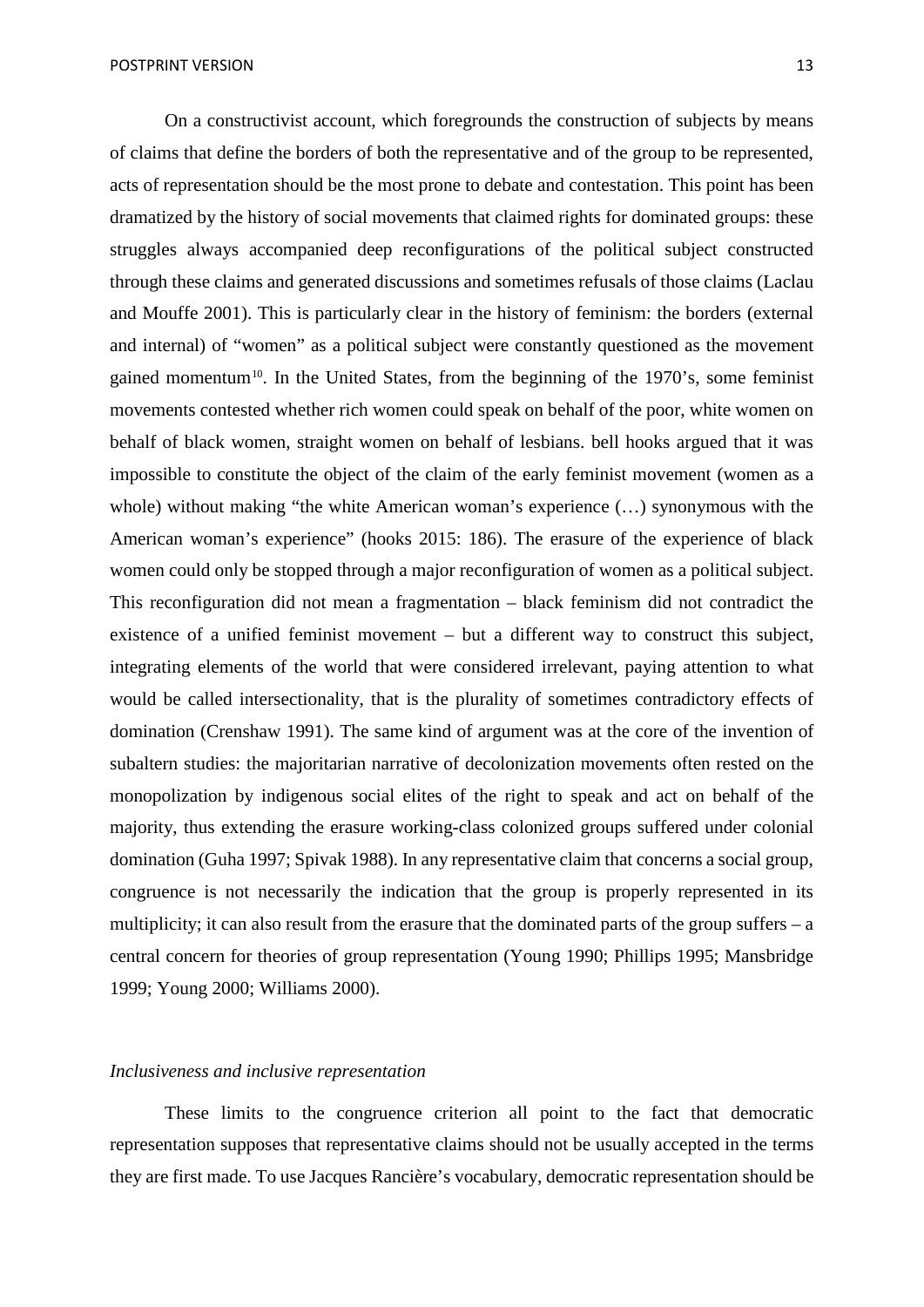POSTPRINT VERSION 14

based on *disagreement* over representative claims, the features and borders of the groups these claims create, and the represented should play the major part in these disagreements (Rancière 1999). Claims should create subjects that become both active in the existing system of power relations and active in their relation to the claims that gave them this agency. There should be a constant disposition of the represented to use their agency to judge, criticize and transform both the social world they live in and the claims made in their name and that contribute to giving them their identity.

I propose to call this state *inclusiveness*, a term that carries a different meaning in the wake of a "propositional" account of representation than it has done in the context of traditional "compositional" accounts. Inclusiveness, as I understand it, is the opposite of Pitkin's criterion, responsiveness. To begin with, it is a property of the represented, not of the representative: it describes the ability for the represented to act as subjects by their inclusion in the existing power relations and to react to a representative claim that concerns them by their (often disruptive and agonistic) inclusion in the process of claim making. Similar to responsiveness, inclusiveness is both a systemic property and something that has to be at least potentially present in any given representative claim. But contrary to responsiveness, it does not presuppose that the represented preexist the relation of representation – it embraces the constructivist idea that before any disagreement, there is a claim made. More importantly, inclusiveness is a truly democratic criterion, while responsiveness is a criterion of good government, which solely relies on the good-mindedness of leaders. Inclusiveness depends on citizens to be actively engaged in discussing and judging both the existing social order and the claims made in their name; hence, it often requires institutions that assist them in acting as subjects and in putting representative claims to the test<sup>[11](#page-21-9)</sup>.

This criterion is not enough in itself to characterize democratic representation, but it may help to delineate ways to reassess the theory of democratic representation in the wake of the constructivist turn. As Catherine Colliot-Thélène has argued, the current pluralization of powers reveals a feature of democracy that was dissimulated by the idea of popular sovereignty: democracy is essentially the activity of addressing claims for equal rights to institutions that have authority (Colliot-Thélène 2011). Thus it is not the quality of decisions or the legitimacy of ruling institutions that makes a system democratic; a system is democratic when citizens are able to face these institutions that have power over them in order to claim rights. Bryan Garsten has similarly argued that "a chief purpose of representative government is *to multiply and challenge governmental claims to represent the people*" (Garsten 2010: 91). As a result,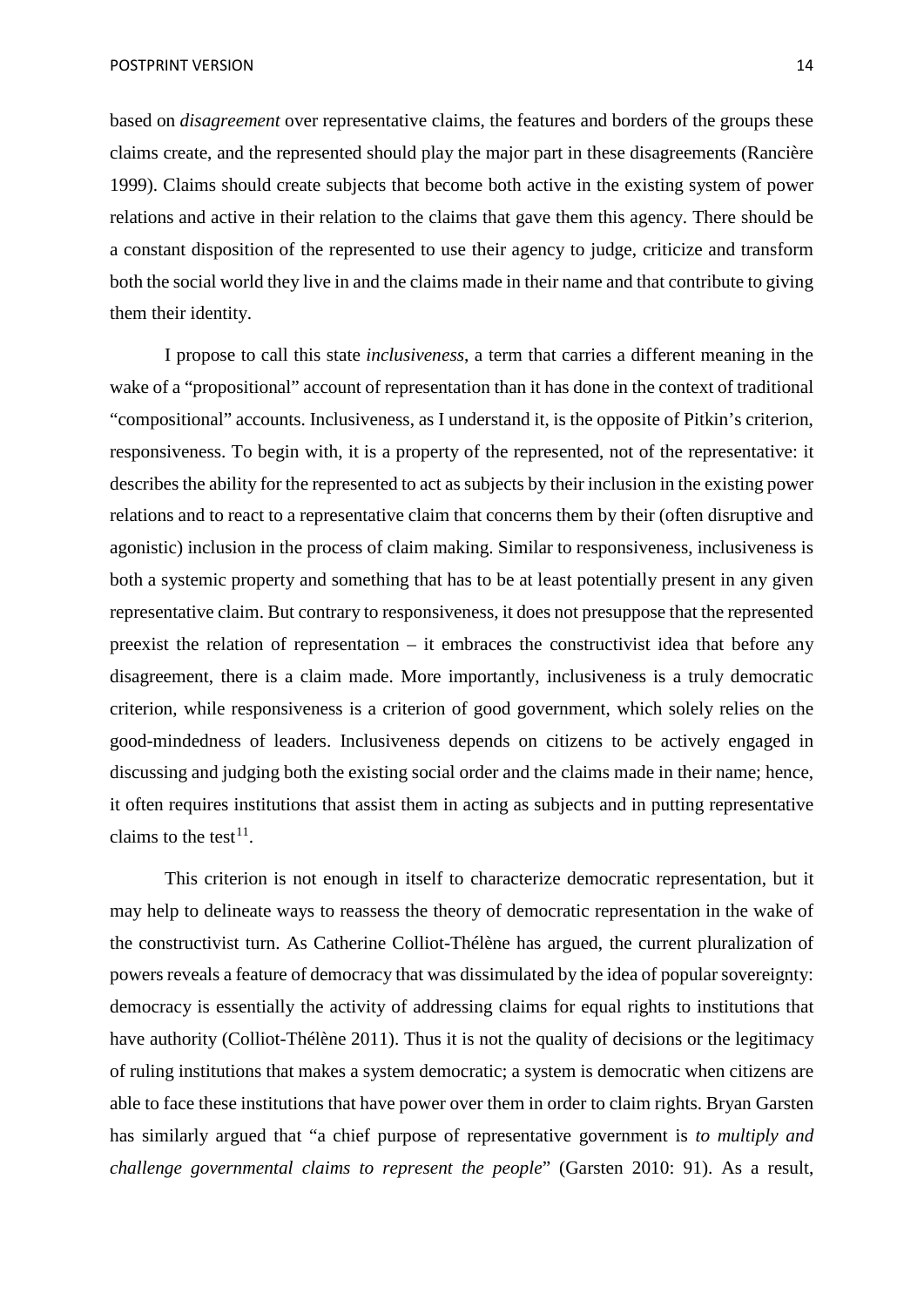POSTPRINT VERSION 15

democratic representation does not rely on the government's responsiveness or on the congruence between the represented and representatives, but on the dynamics of claim-making and claim-challenging. Lisa Disch also presents such an argument when she defends a mobilization conception of representation: after having rejected congruence and responsiveness as criteria for democratic representation (for constructivist reasons), she proposes "reflexivity as the normative standard for evaluating political representation". Reflexivity in her sense would require that the "representation process (…) encourage contestation". (Disch 2011: 111) Colliot-Thélène, Garsten and Disch propose that what makes representation democratic is not a feature of government: it rests on the pluralization of institutions and claims, and more importantly on the ability of the represented to be included in the representation process through dissenting, protesting, right-claiming, sometimes against their representatives – activities that require that the represented have some agency, but do not contradict the constructivist conception of representation as proposition.

Finally, it is possible to draw on the criterion of inclusiveness to delineate a conception of representation that could function as a regulative ideal. I call *inclusive representation* any form of representative claim or system of representative claims that has as its consequence the increase of direct participation and the proliferation of activities of testing claims by the represented. I distinguish it from *exclusionary representation*, which on the contrary limits these (Hayat 2013, 2018). Inclusive representation is realized through the participation of the represented in the discussion of collective outcomes and of representative claims, but also in the pluralization of these claims. Indeed, some forms of inclusion can be internal to the existing means of representation (politicization, judgment on elected representatives) or external to them, through the formation of alternate representative claims, in social movements (such as Occupy movements), NGOs, and so on, in order to equip the represented with other means of recognition and action. They can involve citizens as individuals or as social groups – in the latter case, once again it can take internal forms such as quotas, or external through movements and associations that claim to represent the social groups in question. Some forms of inclusion can rely on political subjects already recognized, or initiate new processes of subjectivation. But all these forms of inclusion share the same basic feature: they activate political subjects as objects and audiences for representative claims and by doing so accord them agency. By contrast, the devices of exclusionary representation deprive them of agency.

#### **Conclusion. Inclusive representation and democratic legitimacy**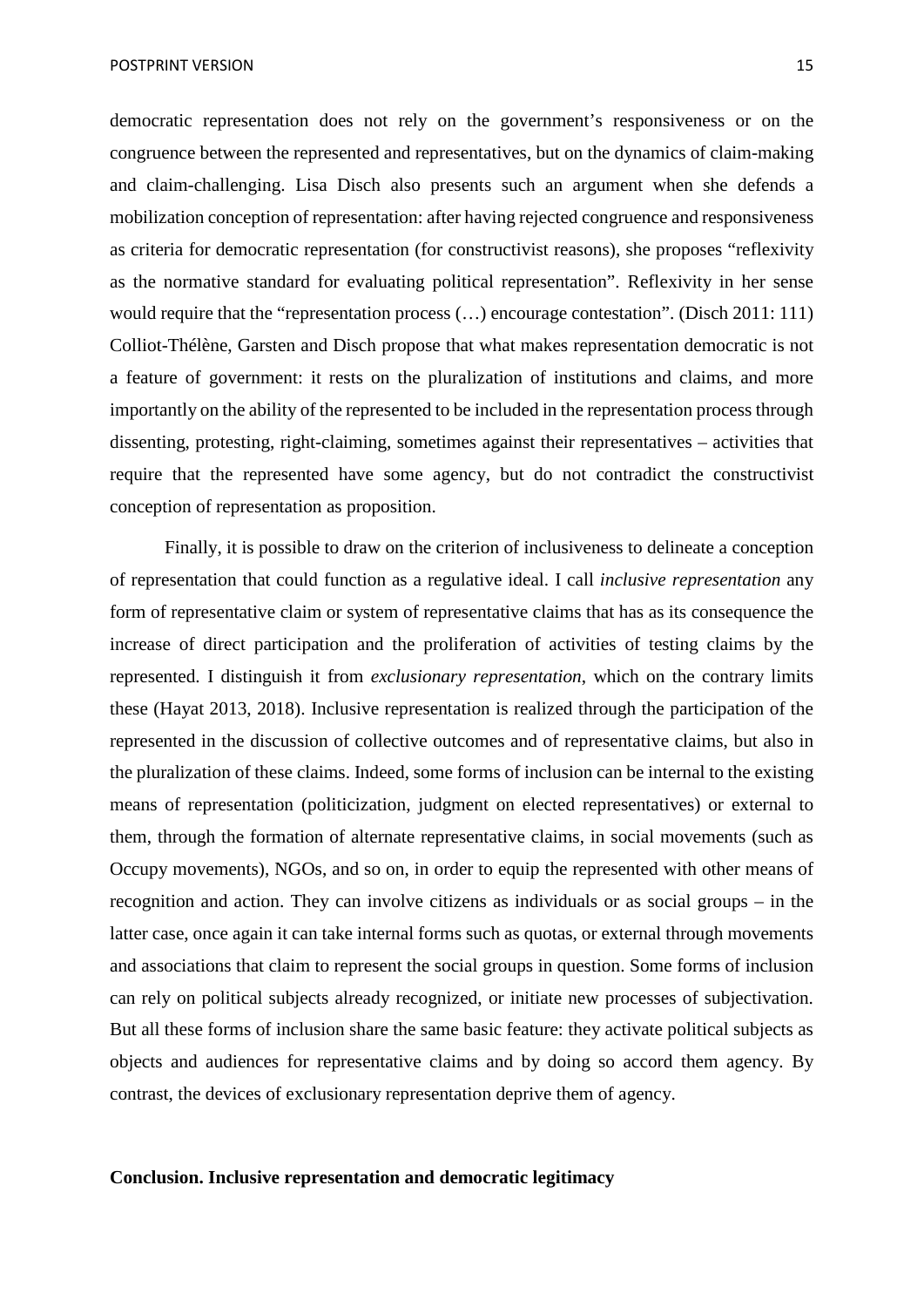The constructivist turn poses a real challenge to normative democratic theory. As Dario Castiglione and Mark Warren put it in their chapter in this volume, "a normative conception of democracy entails *the empowered inclusion of the community of those affected in collective decisions and actions*". Constructivism deprives us of any simple means to make representation adequate to this principle, by highlighting the power relations that underlie the determination of the "community of the affected". While the institutions of representative government take for granted the existence of a community of citizens that are represented through elections, the constructivist turn leads us to turn our attention to the processes through which the represented are spoken for, signified, performed and thus created as political subjects – or erased. My conceptualization of inclusiveness is a way to reformulate this democratic criterion to make it more aligned with constructivism. It builds on the fact that, as Dario Castiglione and Mark Warren state, "it is distinctive of *democratic* representation that persons are represented on the assumption that they actively participate in the asserting, authorizing, and approving that which is represented on their behalf". Instead of interpreting constructivism as a mere impossibility for the represented to be agents, representation as proposition takes into account the double movement of subjection and conscientization implied by the processes of subjectivation triggered by representative claims. In this perspective, representation is democratic to the extent that it allows for the inclusion of the represented as conscious agents, able to gain enough visibility and agency through representation to put to the test the power relations that subject them, including the very representative claims that gave them agency.

As a democratic criterion for representation as proposition, inclusiveness may help us reconsider some of the problems about the democratic legitimacy of political representation, such as the ones raised by Nadia Urbinati's chapter in this volume, and to renew the normative critique of representative government from a constructivist perspective. Nadia Urbinati's account of constructivist representation is very pessimistic about its compatibility with democratic legitimacy. According to her, either representative claims are mere forms of advocacy, distinct from government and party politics, and then they only belong to the liberal sphere of free judgment and have nothing to do with democracy legitimacy; or representative claims are intended by their makers to have some democratic legitimacy and then they should accept the rules and procedures of the electoral formation of popular will. While Nadia Urbinati's argument is well-founded, it largely deprives constructivism of its epistemological and political relevance. The constructivist critique of the institutions of representative government, as articulated by Bourdieu, is that they obfuscate the power relations between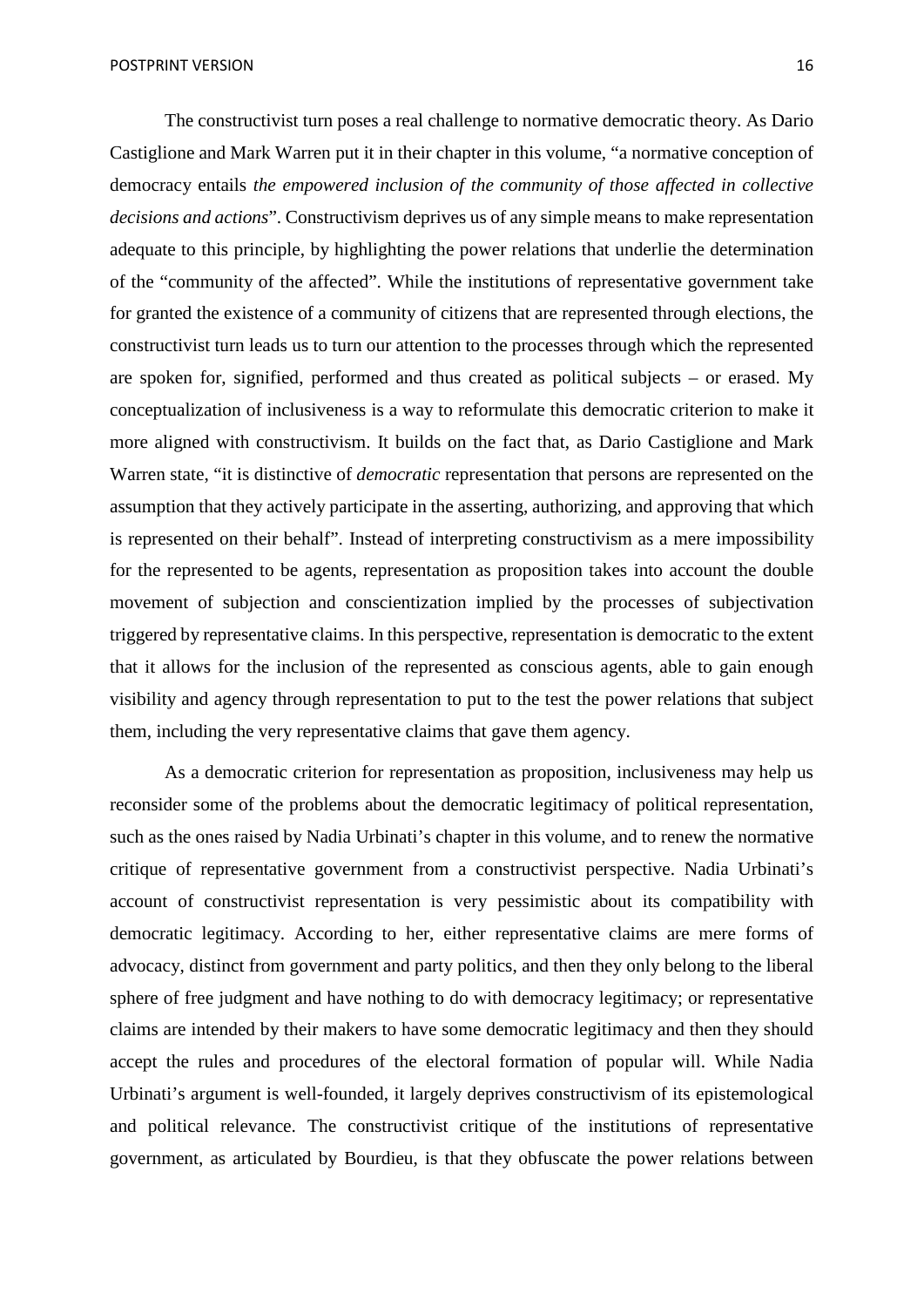social groups and between representatives and their constituents, allowing elected representatives, through representation as composition, to ascribe their actions to the governed. Thus determining the democratic legitimacy of representative claims by their electoral success (or any other procedure) avoids the normative conundrum raised by the constructivist turn. Inclusive representation is a way to revert this logic. Instead of saying that representative claims should abide by the rules of representative government to acquire democratic legitimacy, I contend that the institutions of representative government should be considered as one (admittedly sophisticated) way to make representative claims, which should be deemed democratic only if they satisfy the norms of inclusive democracy. It means that mere congruence, as measured by electoral success for example, does not provide any substantial legitimacy to elected representatives as far as inclusiveness is concerned. From this perspective, only the popular agency that results from an electoral success, including the activity of testing and challenging the elected representative's claim, and the way these activities actually affect political outcomes, may render an election democratic.

To be sure, inclusive representative does not equate with democratic representation; it is only one of its features, born from the necessity to reformulate a theory of democratic representation adequate to the epistemological and normative implications of the constructivist turn. It should therefore be completed with further investigations related to other features of democracy, such as equality and the pursuit of common good, in order to delineate a broader theory of democratic representation. In particular, when political subjects are institutionally stabilized and competition between representative claims provisionally loses its intensity, representation as composition undoubtedly has democratic merits. But even in these situations, representative claims will and should be challenged, leading to the emergence of new political subjects willing to circumvent the power relations that both constitute and constraint them. From the perspective of a democratic theory of representation willing to take constructivism seriously, inclusive forms of representation as proposition should be regarded as democratically preferable to both institutionalized representation as composition and exclusionary claims of representation as imposition.

#### **References**

Ahearn, Laura M. 2001. "Language and Agency." *Annual Review of Anthropology* 30: 109–37. Ankersmit, Franklin Rudolf. 2002. *Political Representation*. Stanford (Calif.): Stanford university press.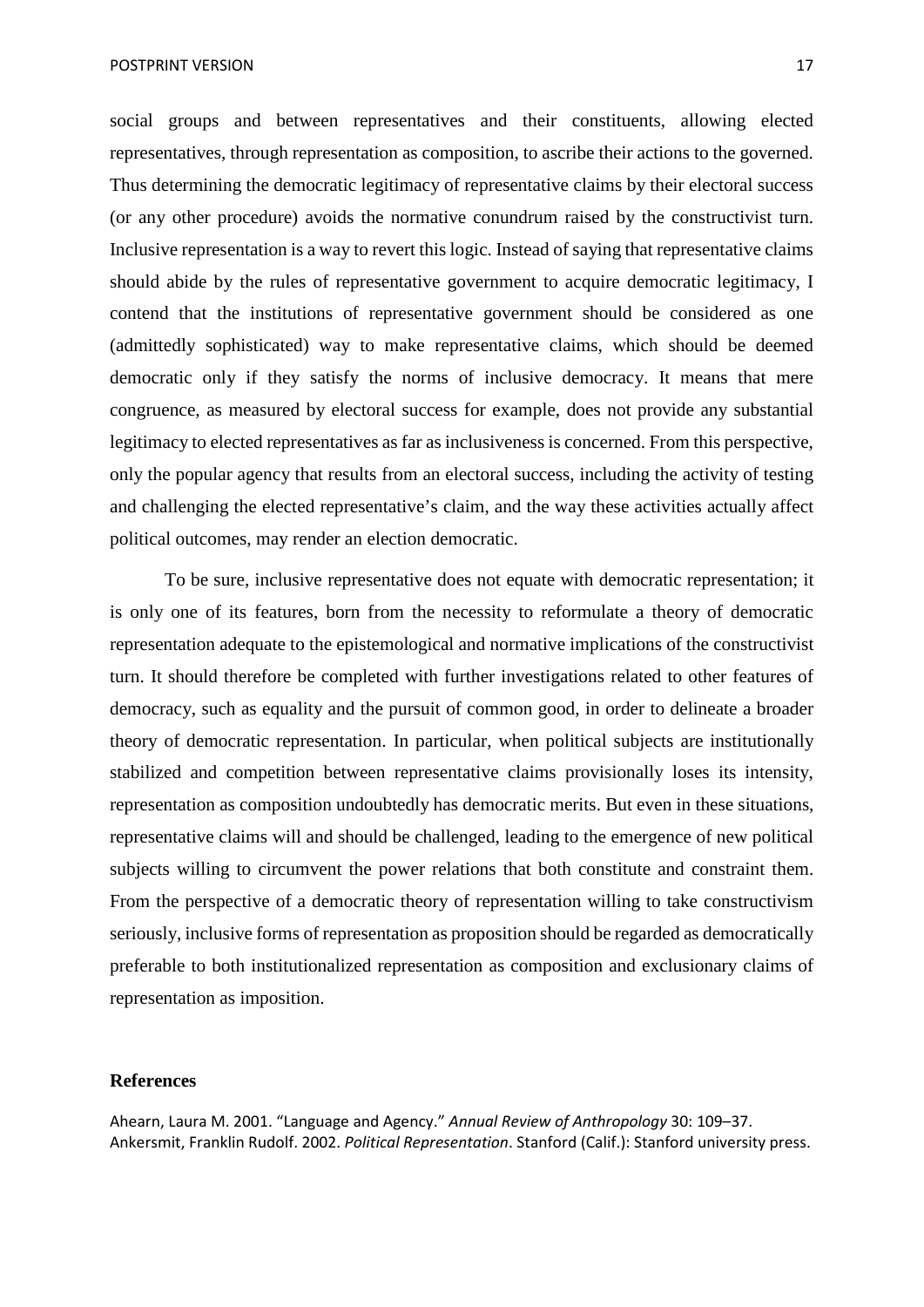- Barthe, Yannick, Damien de Blic, Jean-Philippe Heurtin, Éric Lagneau, Cyril Lemieux, Dominique Linhardt, Cédric Moreau de Bellaing, Catherine Rémy, and Danny Trom. 2014. "Sociologie pragmatique : mode d'emploi." *Politix*, no. 103: 175–204.
- Berger, Peter L, and Thomas Luckmann. 1966. *The Social Construction of Reality; a Treatise in the Sociology of Knowledge*. Garden City, N.Y.: Doubleday.
- Boltanski, Luc. 2011. *On critique: a sociology of emancipation*. Cambridge, UK; Malden, MA: Polity.
- Bourdieu, Pierre. 1979. "Public Opinion Does Not Exist." *Communication and Class Struggle* 1: 124– 130.
- ———. 1991a. "Delegation and Political Fetishism." In *Language and Symbolic Power*, edited by John B Thompson, 203–19. Cambridge, Mass.: Harvard University Press.
- ———. 1991b. "Political Representation: Elements for a Theory of the Political Field." In *Language and Symbolic Power*, edited by John B Thompson, 171–202. Cambridge, Mass.: Harvard University Press.
- ———. 1991c. "Social Space and the Genesis of 'Classes"." In *Language and Symbolic Power*, edited by John B Thompson, 229–51. Cambridge, Mass.: Harvard University Press.
- Brennan, Geoffrey, and Alan Hamlin. 1999. "On Political Representation." *British Journal of Political Science* 29 (01): 109–27.
- Brito Vieira, Mónica, and David Runciman. 2008. *Representation*. Cambridge: Polity.
- Castiglione, Dario, and Mark E. Warren. 2006. "Rethinking Democratic Representation: Eight Theoretical Issues." In *Rethinking Democratic Representation*. Centre for the Study of Democratic Institutions, University of British Columbia.
- Christiano, Thomas. 1996. *The Rule of the Many: Fundamental Issues in Democratic Theory*. Boulder, Colo.: Westview Press.

Colliot-Thélène, Catherine. 2011. *La démocratie sans demos*. Paris: Presses universitaires de France.

Crenshaw, Kimberle. 1991. "Mapping the Margins: Intersectionality, Identity Politics, and Violence against Women of Color." *Stanford Law Review* 43 (6): 1241–99.

- Davies, Bronwyn. 1991. "The Concept of Agency: A Feminist Poststructuralist Analysis." *Social Analysis: The International Journal of Social and Cultural Practice*, no. 30: 42–53.
- Disch, Lisa. 2011. "Toward a Mobilization Conception of Democratic Representation." *American Political Science Review* 105 (01): 100–114.
- ———. 2014. "La représentation politique et les « effets de subjectivation »." Raisons politiques, no. 56: 25–47.
- ———. 2015. "The 'Constructivist Turn' in Democratic Representation: A Normative Dead-End?" *Constellations* 22 (4): 487–99.
- Dowlen, Oliver. 2008. *The Political Potential of Sortition: A Study of the Random Selection of Citizens for Public Office*. Charlottesville, VA: Exeter, UK ; Imprint Academic.
- Dryzek, John S., and Simon Niemeyer. 2008. "Discursive Representation." *American Political Science Review* 102 (04): 481–493.
- Dutoya, Virginie, and Samuel Hayat. 2016. "Prétendre représenter. La construction sociale de la représentation politique." *Revue française de science politique* 66 (1): 7–25.
- Foucault, Michel. 1982. "The Subject and Power." *Critical Inquiry* 8 (4): 777–95.

Garsten, Bryan. 2010. "Representative Government and Popular Sovereignty." In *Political Representation*, edited by Ian Shapiro, Susan C. Stokes, Elisabeth Jean Wood, and Alexander S. Kirshner, 90–110. Cambridge University Press.

- Guha, Ranajit. 1997. *Dominance without Hegemony: History and Power in Colonial India*. Cambridge: Harvard University Press.
- Hayat, Samuel. 2013. "La représentation inclusive." *Raisons politiques*, no. 50: 115–35 (translated as "Inclusive representation", available in English at https://www.cairn-int.info/article-E\_RAI\_050\_0115--inclusive-representation.htm).
- ———. 2014. *Quand La République Était Révolutionnaire. Citoyenneté et Représentation En 1848*. Paris: Seuil.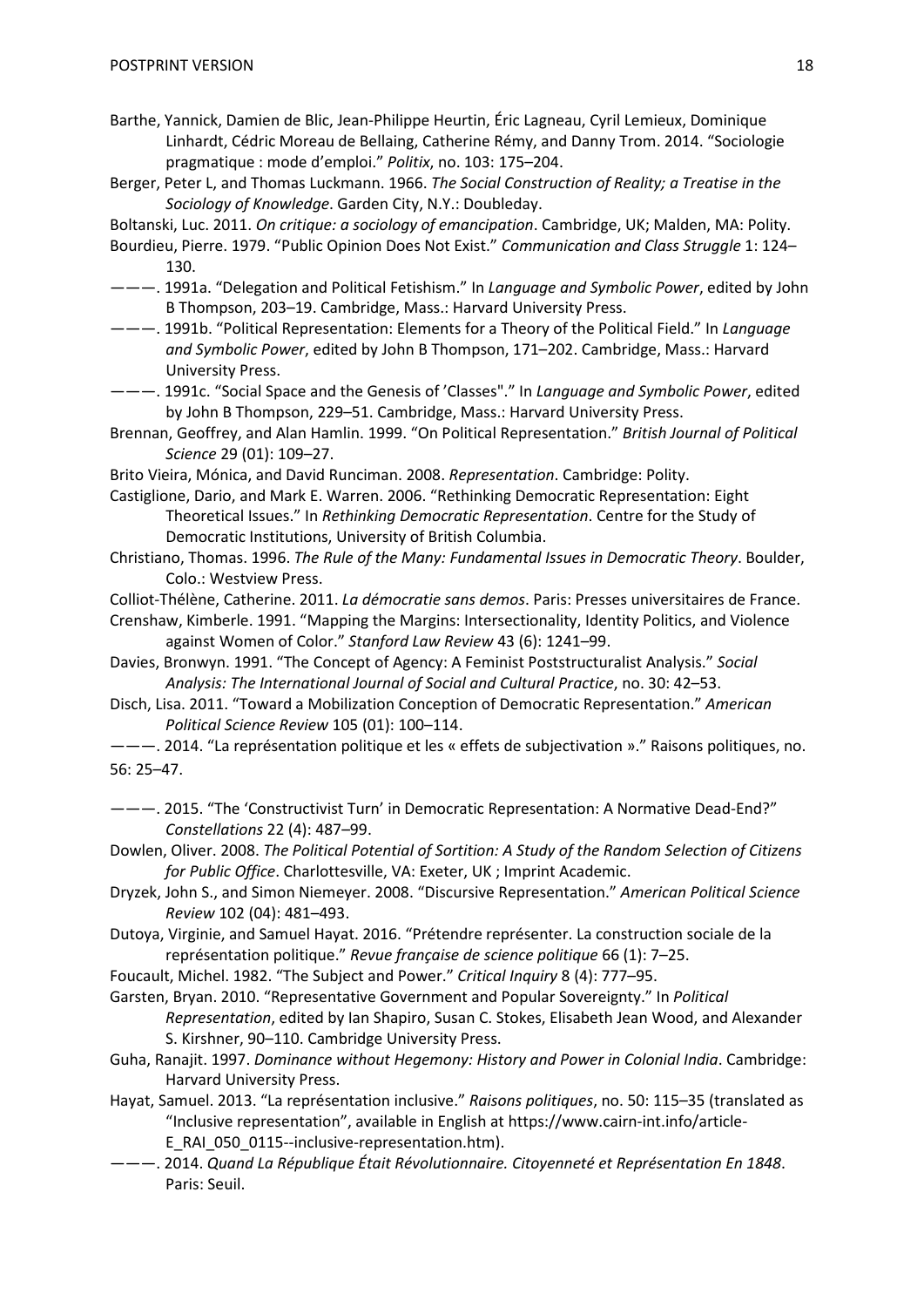- ———. 2015. "The Revolution of 1848 in the History of French Republicanism." *History of Political Thought* 36 (2): 331–53.
- ———. 2018. "Varieties of Inclusive Representation." In *Giving Presence – The New Politics of Democratic Representation*. Chicago: Chicago University Press.
- Hobbes, Thomas. 1909. *Hobbes's Leviathan : Reprinted from the Edition of 1651*. Oxford : Clarendon Press. http://archive.org/details/hobbessleviathan00hobbuoft.
- hooks, bell. 2015. *Ain't I a Woman: Black Women and Feminism*. New York: Routledge.
- Kateb, George. 1981. "The Moral Distinctiveness of Representative Democracy." *Ethics* 91 (3): 357– 74.
- Kelly, Duncan. 2004. "Carl Schmitt's Political Theory of Representation." *Journal of the History of Ideas* 65 (1): 113–34.
- Kröger, Sandra. 2014. *Political Representation in the European Union: Still Democratic in Times of Crisis?* New York: Routledge.

Laclau, Ernesto, and Chantal Mouffe. 2001. *Hegemony and Socialist Strategy: Towards a Radical Democratic Politics*. 2nd ed. London New York: Verso.

- Latour, Bruno. 2003. "What If We Talked Politics a Little?" *Contemporary Political Theory* 2 (2): 143– 64.
- Lemieux, Cyril. 2013. "Peut-on ne pas être constructiviste ?" *Politix*, no. 100 (March): 169–87.
- Mansbridge, Jane. 1999. "Should Blacks Represent Blacks and Women Represent Women? A Contingent 'Yes.'" *The Journal of Politics*, no. 61: 628–57.
- ———. 2003. "Rethinking Representation." *American Political Science Review* 97 (4): 515–28.
- ———. 2011. "Clarifying the Concept of Representation." *American Political Science Review* 105 (3): 621–30.
- Miller, Warren E., and Donald E. Stokes. 1963. "Constituency Influence in Congress." *The American Political Science Review* 57 (1): 45–56.
- Mineur, Didier. 2010. *Archéologie de la représentation politique : structure et fondement d'une crise*. Paris: Presses de la Fondation nationale des sciences politiques.
- Montanaro, Laura. 2012. "The Democratic Legitimacy of Self-Appointed Representatives." *The Journal of Politics* 74 (04): 1094–1107.
- Mulieri, Alessandro. 2013. "Beyond Electoral Democracy? A Critical Assessment of Constructivist Representation in the Global Arena." *Representation* 49 (4): 515–27.
- ———. 2014. "Political Representation: A Historical and Conceptual Investigation into Its Polysemy." PhD dissertation, KU Leuven.
- Pasquino, Pasquale. 1998. *Sieyès et l'invention de la constitution en France*. Paris: O. Jacob.
- Phillips, Anne. 1995. *The Politics of Presence*. Oxford: Clarendon press.
- Pierce, Roy, and Philip E Converse. 1986. *Political representation in France*. Cambridge, Mass: Harvard University Press.
- Pitkin, Hanna Fenichel. 1972. *The Concept of Representation*. Berkeley: University of California Press. Plotke, David. 1997. "Representation Is Democracy." *Constellations* 4 (1): 19–34.
- Rancière, Jacques. 1999. *Disagreement: politics and philosophy*. Minneapolis: University of Minnesota Press.
- Rehfeld, Andrew. 2006. "Towards a General Theory of Political Representation." *Journal of Politics* 68  $(1): 1-21.$
- ———. 2009. "Representation Rethought: On Trustees, Delegates, and Gyroscopes in the Study of Political Representation and Democracy." *American Political Science Review* 103 (02): 214– 230.
- ———. 2011. "The Concepts of Representation." *American Political Science Review* 105 (03): 631– 641.
- Rosanvallon, Pierre. 2008. *Counter-democracy: politics in an age of distrust*. Cambridge, UK; New York: Cambridge University Press.
- ———. 2011. *Democratic Legitimacy Impartiality, Reflexivity, Proximity*. Princeton: Princeton University Press.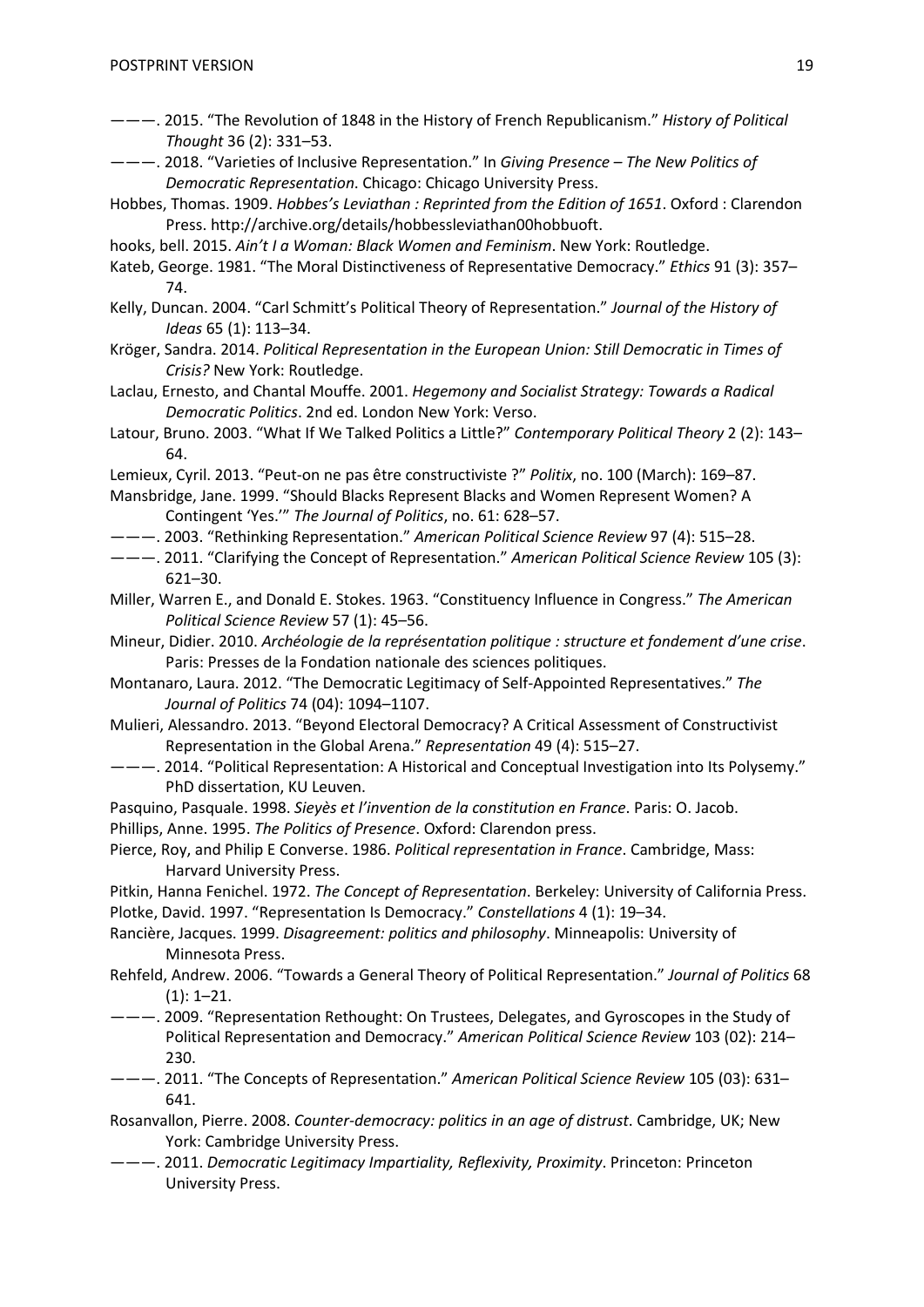$\overline{a}$ 

———. 2015. *Le bon gouvernement*. Paris: Éd. du Seuil.

- Runciman, David. 2007. "The Paradox of Political Representation." *Journal of Political Philosophy* 15 (1): 93–114.
- Saussure, Ferdinand de. 2013. *Course in General Linguistics*. A&C Black.

Saward, Michael. 2006. "The Representative Claim." *Contemporary Political Theory* 5 (3): 297–318.

- ———. 2008. "Authorisation and Authenticity: Representation and the Unelected." *Journal of Political Philosophy* 17 (1): 1–22.
- ———. 2010. *The representative claim*. Oxford: Oxford University Press.

Severs, Eline. 2010. "Representation as Claims-Making. Quid Responsiveness?" Representation 46 (4): 411–23.

- ———. 2012. "Substantive Representation Through a Claims-Making Lens: A Strategy for the Identification and Analysis of Substantive Claims." *Representation* 48 (2): 169–81.
- Sewell, William Hamilton. 1980. *Work and Revolution in France: The Language of Labor from the Old Regime to 1848*. Cambridge; New York: Cambridge University Press.
- Sintomer, Yves. 2011. *Petite histoire de l'expérimentation démocratique: tirage au sort et politique d'Athènes à nos jours*. Paris: la Découverte.
- ———. 2013. "Les sens de la représentation politique : usages et mésusages d'une notion." *Raisons politiques*, no. 50: 13–34 (translated as "The Meanings of Political Representation: Uses and Misuses of a Notion", available in English at https://www.cairn-int.info/article-E\_RAI\_050\_0013--the-meanings-of-political-representation.htm).
- Spivak, Gayatri Chakravorty. 1988. "Can the Subaltern Speak?" In *Marxism and the Interpretation of Culture*, edited by Cary Nelson and Lawrence Grossberg, 271–314. Urbana: University of Illinois Press.
- Urbinati, Nadia. 2006. *Representative Democracy: Principles and Genealogy*. Chicago: University Of Chicago Press.
- ———. 2014. *Democracy Disfigured: Opinion, Truth, and the People*.
- Urbinati, Nadia, and Mark E. Warren. 2008. "The Concept of Representation in Contemporary Democratic Theory." *Annual Review of Political Science* 11: 387–412.
- Williams, Melissa S. 2000. *Voice, Trust, and Memory: Marginalized Groups and the Failings of Liberal Representations*. Princeton: Princeton University Press.
- Young, Iris Marion. 1990. *Justice and the Politics of Difference*. Princeton: Princeton University Press. ———. 2000. *Inclusion and democracy*. Oxford: Oxford University Press.

<span id="page-20-0"></span><sup>&</sup>lt;sup>1</sup>Many arguments in this text were previously exposed in (Dutoya and Hayat 2016). I sincerely thank Virginie Dutoya for letting me expand on points we developed together. I also largely drew on debates with Virginie Dutoya, Émilie Frenkiel, Yves Sintomer and Stéphanie Tawa Lama-Rewal in the French Political Science Association research group on representation (GRePo) and in the French and German ANR-DFG research project "(New) Political Representative Claims. A Global View" (CLAIMS). I presented part of the paper in Leuven on September 2016 in a workshop organized by Alessandro Mulieri. I also thank Lisa Disch for her invitation to write this paper, for her advice and for her careful and kindly reading.

<sup>&</sup>lt;sup>2</sup> The theory of representation was first built to describe the relation between elected representatives in legislative bodies. But as Pierre Rosanvallon notes, the executive branch is now largely prevalent in most democratic polities,